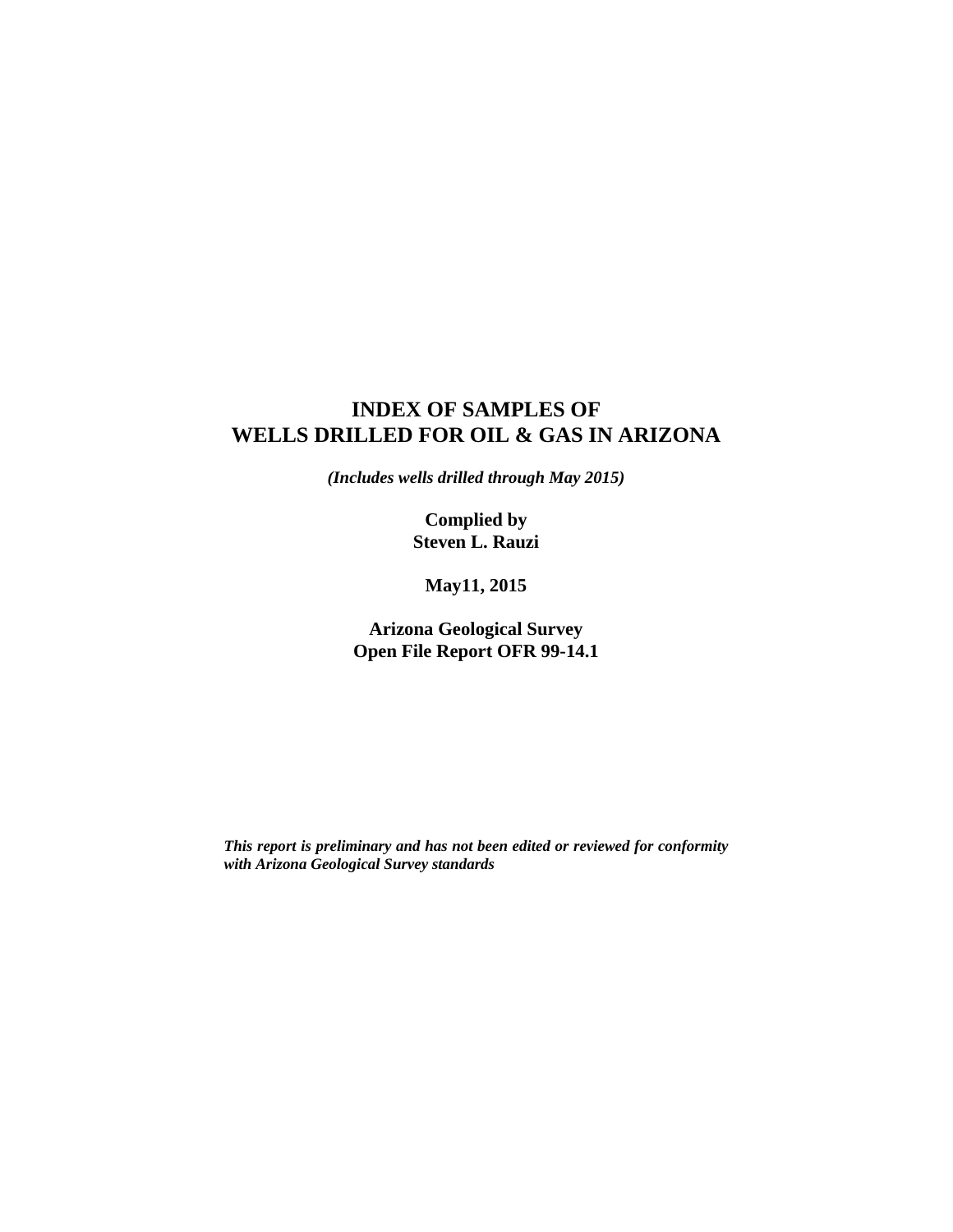## **Page**

| Table 1.<br>Wells drilled through October 2010 for oil, natural gas, helium, and                                                                                      |
|-----------------------------------------------------------------------------------------------------------------------------------------------------------------------|
|                                                                                                                                                                       |
|                                                                                                                                                                       |
|                                                                                                                                                                       |
|                                                                                                                                                                       |
|                                                                                                                                                                       |
|                                                                                                                                                                       |
|                                                                                                                                                                       |
|                                                                                                                                                                       |
|                                                                                                                                                                       |
|                                                                                                                                                                       |
|                                                                                                                                                                       |
|                                                                                                                                                                       |
|                                                                                                                                                                       |
|                                                                                                                                                                       |
| OGCC Number -- Permit to drill number issued by the Oil and Gas Conservation<br>Commission or number assigned to wells drilled prior to<br>creation of the Commission |
| Sample Number -- Number of sample stored in Tucson                                                                                                                    |
| cc -- core chip                                                                                                                                                       |
| cp -- core plugs (1" diameter plugs from conventional core)                                                                                                           |
| $cs$ -- core slab (generally $1/3$ diameter core)                                                                                                                     |
| cfd -- representative section of full diameter core                                                                                                                   |
| $rc$ -- remnant core (2/3 diameter core)                                                                                                                              |
| swc -- rotary sidewall core                                                                                                                                           |
| wc -- whole (full diameter core)                                                                                                                                      |
| Table 2.                                                                                                                                                              |

This listing is limited to samples of water wells for which the Commission has electric logs, sample logs, or formation information.

**Table 1. Wells drilled for oil, natural gas, helium, and stratigraphic and geothermal information**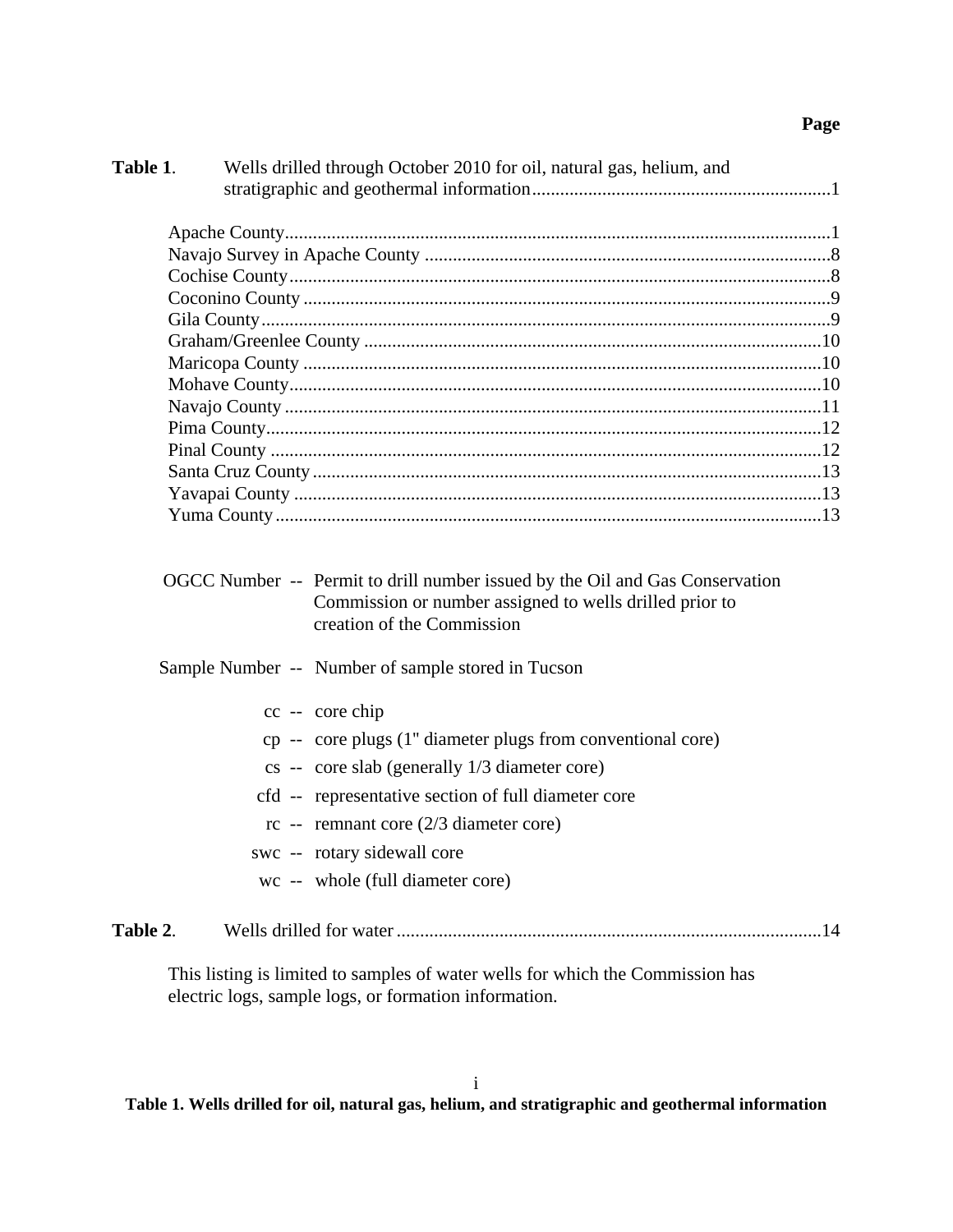| <b>O&amp;GCC</b><br><b>NUMBER</b> |                                  | <b>LOCATION</b> |                          | <b>OPERATOR, NUMBER AND LEASE</b>                                                    | <b>SAMPLE</b><br><b>NUMBER</b> |                      | <b>SAMPLE INTERVAL</b><br>(Feet)           | <b>DEPTH</b><br>(Feet)                 |
|-----------------------------------|----------------------------------|-----------------|--------------------------|--------------------------------------------------------------------------------------|--------------------------------|----------------------|--------------------------------------------|----------------------------------------|
| <b>O&amp;GCC</b><br><b>NUMBER</b> |                                  | <b>LOCATION</b> |                          | OPERATOR, NUMBER AND LEASE                                                           | <b>SAMPLE</b><br><b>NUMBER</b> |                      | <b>SAMPLE INTERVAL</b><br>(Feet)           | <b>TOTAL</b><br><b>DEPTH</b><br>(Feet) |
|                                   | <u>APACHE COUNTY</u>             |                 |                          |                                                                                      |                                |                      |                                            |                                        |
| 878                               | 6N-30E-23                        | NW              | SW                       | Tonto Drilling Services 1 Alpine Federal                                             | 1875                           |                      | 0-500 wc 500-4505                          | 4505                                   |
| 898                               | 9N-29E-22                        | SW              | SE                       | Ridgeway Arizona Oil Corp 9-22-29 State                                              | 1885                           | 1520-3170            |                                            | 3180                                   |
| 66                                | 9N-31E-20                        | SE              | $\ensuremath{\text{NW}}$ | Mae Belcher 1 State                                                                  | 1664                           | 155-2921             |                                            | 2921                                   |
| 897                               | $-21$                            | SW              | NE                       | Ridgeway Arizona Oil Corp 9-21 State                                                 | 1884                           |                      | 60-2640 rc 1930-2160, 2642-2651            | 2686                                   |
| 861                               | 10N-28E-36                       | SE              | SE                       | Salt Grass Exploration, Inc. A-1                                                     | 1861                           | 30-1070              |                                            | 1072                                   |
| 903                               | 10N-29E-26                       | NW              | SW                       | Ridgeway Arizona Oil Corp 10-26-29 State                                             | 1887                           |                      | 1148-3200 20 swc 1900-3118                 | 3200                                   |
| 896                               | 10N-30E-22                       | SW              | SW                       | Ridgeway Arizona Oil Corp 10-22 State                                                | 1886                           |                      | 810-2265 22 swc 1482-2235                  | 2265                                   |
| 899                               | 10N-31E-16                       | NE              | SW                       | Ridgeway Arizona Oil Corp 10-16-31 State                                             | 1888                           | 1443-2728            |                                            | 2728                                   |
| 959                               | -29                              | SW              | NE                       | Ridgeway Arizona Oil Corp 10-29-31 State                                             | 1923                           | 620-2488             |                                            | 2488                                   |
| 375                               | 11N-28E-22                       | SE              | NW                       | Tenneco Oil 1 Federal-C                                                              | 1383                           | 70-1600              |                                            | 1687                                   |
| 884                               | 11N-29E-3                        | NE              | $\rm SE$                 | Ridgeway 3-1 State                                                                   | 1880                           | 140-1813             |                                            | 1813                                   |
| 979                               | - 3                              | <b>NE</b>       | $\rm SE$                 | Ridgeway 11-3-29x State                                                              | 1926                           | 100-1670             |                                            | 1670                                   |
| 945                               | -24                              | <b>SW</b>       | NE                       | Ridgeway Arizona Oil Corp 11-24-29 State                                             | 1913                           | 100-1735             |                                            | 1735                                   |
| 989                               | 11N-30E-3                        | N <sub>2</sub>  | SE                       | Kinder Morgan 11-03-30 Prize                                                         | 1931                           | 160-2510             |                                            | 2600                                   |
| 990                               | - 6                              | NE              | SW                       | Ridgeway Arizona Oil Corp 11-06-30 State                                             | 1929                           | 931-1788             |                                            | 1788                                   |
| 937                               | $-16$                            | <b>NW</b>       | SE                       | Ridgeway Arizona Oil Corp 11-16-30 State                                             | 1912                           | 1124-2211            |                                            | 2377                                   |
| 895                               | $-21$                            | NE              | SW                       | Ridgeway Arizona Oil Corp 11-21 State                                                | 1894                           |                      | cs / rc / cp 1615-1679<br>15 swc 1681-2372 | 2410                                   |
| 938                               | $-29$                            | SЕ              | NW                       | Ridgeway Arizona Oil Corp 11-29-30 State                                             | 1911                           | 110-1750             |                                            | 1906                                   |
| 946                               | $-32$                            | $\mathsf{C}$    | $\rm SE$                 | Ridgeway Arizona Oil Corp 11-30-32 State                                             | 1914                           | 1050-1690            |                                            | 1690                                   |
| 939                               | 11N-31E-6                        | <b>NW</b>       | $\rm SE$                 | Ridgeway Arizona Oil Corp 11-06-31 State                                             | 1918                           | 1775-2752            |                                            | 2711                                   |
| 940                               | - 7                              | <b>NW</b>       | $\rm SE$                 | Ridgeway Arizona Oil Corp 11-07-31 State                                             | 1915                           | 320-1883             |                                            | 1885                                   |
| 941                               | $-18$                            | <b>NW</b>       | SE                       | Ridgeway Arizona Oil Corp 11-18-31 State                                             | 1917                           | 60-2772              |                                            | 2035                                   |
| 942<br>944                        | $-20$<br>$-32$                   | SE<br>NE        | NW<br>SW                 | Ridgeway Arizona Oil Corp 11-20-31 State<br>Ridgeway Arizona Oil Corp 11-32-31 State | 1916<br>1919                   | 90-1934<br>2520-2900 |                                            | 1934<br>2900                           |
|                                   |                                  |                 |                          |                                                                                      |                                |                      |                                            |                                        |
| 836                               | 12N-26E-17                       | NW .            | NW                       | Sumatra Energy Company 1-17 Santa Fe                                                 | 1850                           | 150-4143             |                                            | 4143                                   |
| 902                               | 12N-28E-16                       | <b>NW</b>       | NE                       | Ridgeway Arizona Oil Corp 12-16-28 State                                             | 1891                           | 0-2280               |                                            | 2280                                   |
| 862                               | -28                              | NE              | NW                       | Combined Drilling Ventures 1B State                                                  | 1864                           | 50-3300              |                                            | 3296                                   |
| 880<br>885                        | 12N-29E-15<br>$-22$              | NE              | <b>SW</b>                | Ridgeway/Canstar 1 Plateau Cattle<br>Ridgeway Arizona Oil Corp 22-1 State            | 1877                           | 150-2431<br>50-218   |                                            | 2431<br>218                            |
| 888                               | $-22$                            | SE              | NW NW<br>NW              | Ridgeway Arizona Oil Corp 22-1X State                                                | 1881<br>1893                   |                      | cs 1296-1640 (some gaps)                   | 2149                                   |
|                                   |                                  |                 |                          |                                                                                      |                                |                      | rc 1296-1640, 29 swc 990-2124              |                                        |
| 948                               | -34                              | NW              | NE                       | Ridgeway Arizona Oil Corp 12-34-29 State                                             | 1920                           | 90-2190              |                                            | 1140                                   |
| 900                               | 12N-30E-15                       | <b>NE</b>       | SW                       | Ridgeway Arizona Oil Corp 12-15-30 State                                             | 1889                           | 500-2603             |                                            | 2603                                   |
| 956                               | $-31$                            | SE              | NW                       | Ridgeway Arizona Oil Corp 12-31-30 State                                             | 1921                           | 85-2321              |                                            | 2321                                   |
| 957                               | -31                              | $\rm SE$        | NW                       | Ridgeway Arizona Oil Corp 12-31-30x State                                            | 1922                           | 137-1720             |                                            | 1720                                   |
| 98                                | 13N-25E-12                       | <b>SE</b>       | $\rm SE$                 | Pan American Pet 1 New Mex & Ariz Land-A                                             | 372                            |                      | 10-180 400-3680                            | 3680                                   |
| 901                               | 13N-29E-36                       | SW              | NE                       | Ridgeway Arizona Oil Corp 13-36-29 State                                             | 583<br>1890                    | 0-2454               | cc 1788-1840                               | 2454                                   |
|                                   |                                  |                 |                          |                                                                                      |                                |                      |                                            |                                        |
| 894                               | 14N-25E-15                       | SE              | NE                       | PetroSun Exploration & Production 15-1 NMAL                                          | 1882                           | 0-3648               |                                            | 3648                                   |
| 924                               | $-17$                            | NE              | NW                       | Holbrook Energy 17-1 NZOG                                                            | 1904                           | 800-2320             |                                            | 2320                                   |
| $1-9$                             | 15N-27E-18                       | SE              | $\rm SE$                 | Duval Corp 41 Federal (strat)                                                        | 1302                           | $0 - 1230$           |                                            | 1514                                   |
| $1-10$                            | 15N-28E-4                        | NE              | $\rm SE$                 | Duval Corp 40 Federal (strat)                                                        | 1301                           | 1100-1550            |                                            | 1839                                   |
| $1 - 11$                          | 15N-29E-22                       | NE              | NE                       | Argo Oil 1 State                                                                     | 54                             | 773-2637             |                                            | 2637                                   |
| 904                               | $-28$                            | $_{\rm NE}$     | <b>NW</b>                | Ridgeway Arizona Oil Corp 15-28-29 State                                             | 1892                           | 0-2264               |                                            | 2264                                   |
| $1 - 15$                          | 16N-24E-30                       | SW              | NE                       | Arkla Expl 56 State (strat)                                                          | 1477                           | $0 - 1010$           |                                            | 1420                                   |
| 324                               | $-32$                            | SW              | NE                       | Arkla Expl 1 State (strat)                                                           | 1350                           | $0 - 1030$           |                                            | 1450                                   |
| $1-19$                            | 16N-26E-2                        | NW              | NE                       | Duval Corp 4 State (strat)                                                           | 1337                           | 0-1364               |                                            | 1641                                   |
| $1 - 21$                          | 16N-29E-34                       | NE              | NE                       | Duval Corp 7 Federal (strat)                                                         | 1334                           | $0-1480$             |                                            | 1802                                   |
| 636                               | 17N-25E-4                        |                 | NW NW                    | St. Joe American 4 State (strat)                                                     | 1757                           | $0-1449$             |                                            | 1452                                   |
| 650                               | $-10$                            | <b>SE</b>       | <b>SE</b>                | St. Joe American 8 State (strat)                                                     | 1761                           | $0-1410$             |                                            | 1428                                   |
|                                   | <b>APACHE COUNTY (continued)</b> |                 |                          |                                                                                      |                                |                      |                                            |                                        |

 **TOTAL**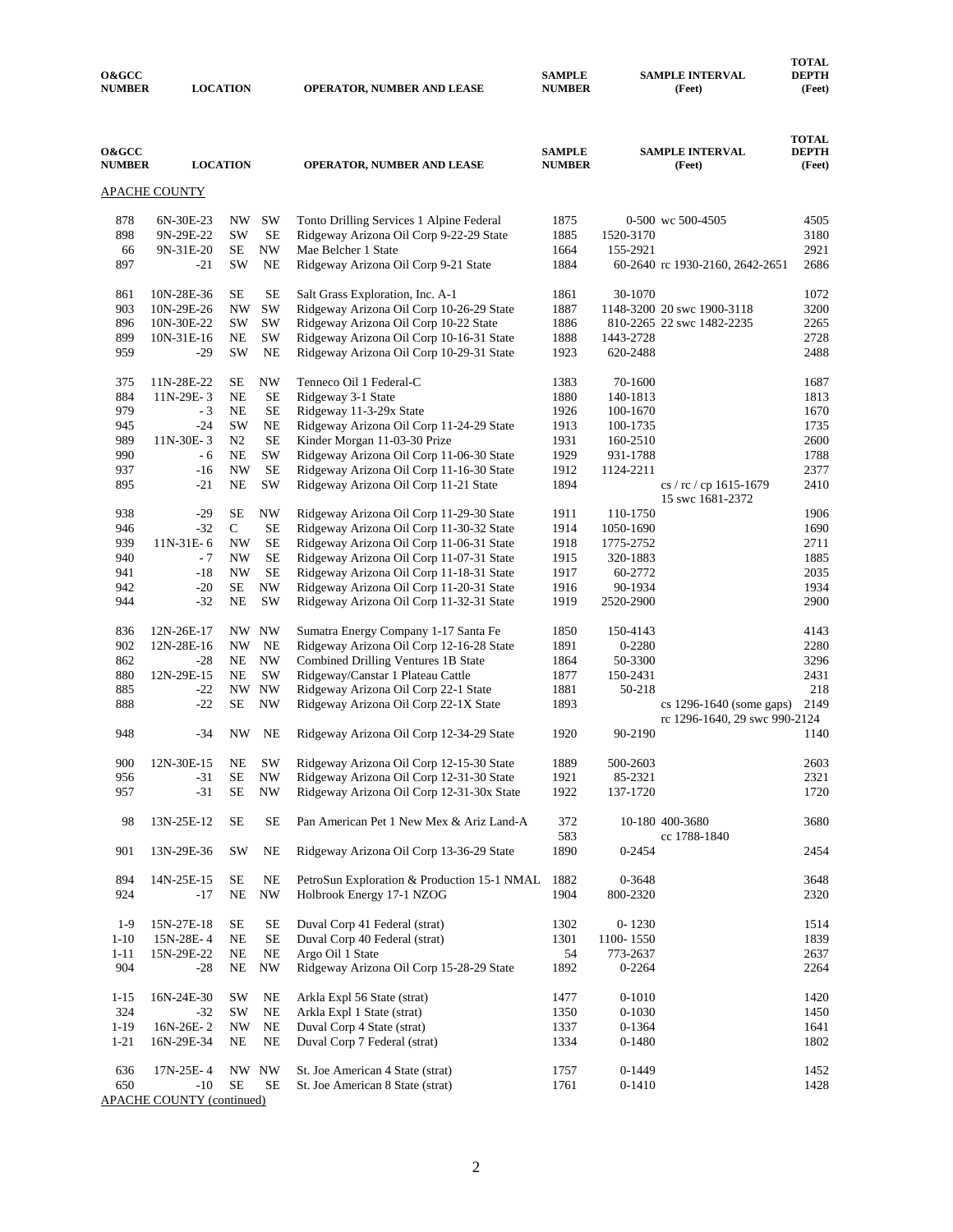| <b>O&amp;GCC</b><br><b>NUMBER</b> |                | <b>LOCATION</b>            |                                            | <b>OPERATOR, NUMBER AND LEASE</b>                              | SAMPLE<br><b>NUMBER</b> |                        | <b>SAMPLE INTERVAL</b><br>(Feet) | <b>TOTAL</b><br><b>DEPTH</b><br>(Feet) |
|-----------------------------------|----------------|----------------------------|--------------------------------------------|----------------------------------------------------------------|-------------------------|------------------------|----------------------------------|----------------------------------------|
| 641                               | 17N-25E-12     |                            | NW NW                                      | St. Joe American 5 State (strat)                               | 1758                    | $0 - 1530$             |                                  | 1543                                   |
| 987                               | -12            | NE                         | NE                                         | Potash Green 1 PG State                                        | 1927                    |                        | wc 1279-1580                     | 1580                                   |
| 652                               | $-16$          |                            | NW NW                                      | St. Joe American 9 State (strat)                               | 1762                    | 0-1370                 |                                  | 1388                                   |
| 988                               | $-20$          | SW                         | NE                                         | Potash Green 2 PG State                                        | 1928                    |                        | wc 1087-1386                     | 1386                                   |
| $1-28$                            | 17N-26E-1      | <b>NW</b>                  | SE                                         | Duval Corp 5 Santa Fe (strat)                                  | 1336                    | $0 - 1460$             |                                  | 1905                                   |
| 442                               | $-3$           | <b>SW</b>                  | $_{\rm NE}$                                | Crest Oil 1 Spurlock                                           | 1429                    | 160-3784               |                                  | 3784                                   |
| 642                               | - 6            | NW                         | <b>NW</b>                                  | St. Joe American 6 State (strat)                               | 1759                    | 0-1590                 |                                  | 1594                                   |
| $1-29$                            | $-16$          | <b>SE</b>                  | <b>SE</b>                                  | National Potash Navajo 1 State (strat)                         | 1347                    | $0 - 1320$             |                                  | 1507                                   |
| $1 - 30$                          | $-18$          | NE                         | NE                                         | Duval Corp 10 State (strat)                                    | 1331                    | 10-1300                |                                  | 1528                                   |
| $1 - 31$                          | $-36$          | NW                         | <b>NW</b>                                  | National Potash Navajo 2 State (strat)                         | 1348                    | $0 - 1000$             |                                  | 1572                                   |
| $1 - 32$                          | 17N-27E-15     | <b>SW</b>                  | SE                                         | Duval Corp 14 Santa Fe (strat)                                 | 1327                    | 100-2000               |                                  | 2347                                   |
| $1 - 33$                          | 17N-28E-34     | NE                         | $\rm NE$                                   | Duval Corp 42 Federal (strat)                                  | 1300                    | $0-1725$               |                                  | 2107                                   |
| $1 - 34$                          | 17N-29E-27     | NE                         | NE                                         | Duval Corp 38 Santa Fe (strat)                                 | 1303                    | 100-1580 1610-2170     |                                  | 2529                                   |
| 554                               | 18N-24E-8      |                            | NW NW                                      | Suburban Gas 1 Adamana (storage)                               | 1673                    |                        | 10-1100 cc 820-1130              | 1130                                   |
| 557                               | $-8$           |                            | NW NW                                      | Suburban Gas 2 Fee (storage)                                   | 1667                    | 50-1110                |                                  | 1112                                   |
| 602                               | - 8            |                            | NW NW                                      | Williams Energy 3 Fee (storage)                                | 1716                    | 160-1110               |                                  | 1140                                   |
| 603                               | - 8            |                            | NW NW                                      | Williams Energy 4 Fee (storage)                                | 1717                    | 160-980                |                                  | 1120                                   |
| 606                               | - 8            |                            | NW NW                                      | Williams Energy 5 Fee (storage)                                | 1718                    | 30-1119                |                                  | 1119                                   |
| 607                               | $-8$           |                            | NW NW                                      | Williams Energy 6 Fee (storage)                                | 1719                    | 30-1120                |                                  | 1120                                   |
| 556<br>$1 - 37$                   | $-8$<br>-17    |                            | NW NW<br>NW NW                             | Suburban Gas 1 Fee (storage)<br>Duval Corp 31 Santa Fe (strat) | 1665<br>1309            | 20-1100<br>0-780       |                                  | 1101<br>955                            |
|                                   |                |                            |                                            |                                                                |                         |                        |                                  |                                        |
| $1 - 38$                          | $-20$          | <b>SE</b><br><b>SE</b>     | $\mathrm{SW}$                              | Duval Corp 36 Santa Fe (strat)                                 | 1306                    | $0 - 800$              |                                  | 955                                    |
| $1 - 39$                          | $-31$          |                            | $\mathrm{SW}$                              | Duval Corp 27 Federal (strat)                                  | 1315                    | 0-780                  |                                  | 1064                                   |
| 288                               | 18N-25E-10     | <b>SW</b>                  | <b>NE</b>                                  | Walker Bros 1 State                                            | 1365                    |                        | 0-590 cc 599-605                 | 608                                    |
| $1 - 40$                          | -10            | <b>NW</b>                  | $\ensuremath{\text{NW}}$                   | Duval Corp 18 State (strat)                                    | 1323                    | $0 - 1014$             |                                  | 1433                                   |
| 682                               | $-12$          | NE                         | NE                                         | St. Joe American 13 State (strat)                              | 1779                    |                        | 0-1080 cc 1083-1182              | 1182                                   |
| $1 - 41$                          | $-14$          |                            | $\mathsf{C}$                               | Duval Corp 35 State (strat)                                    | 1307                    | $0 - 1040$             |                                  | 1147                                   |
| 387                               | -16            | SW                         | <b>NW</b>                                  | Henderson 1 State                                              | 1794                    | 100-425                |                                  | 510                                    |
| 645<br>$1 - 42$                   | $-16$<br>$-18$ | <b>SW</b><br>NE            | SW<br>$\rm NE$                             | St. Joe American 7 State (strat)                               | 1760<br>1333            | $0 - 1000$             |                                  | 1004<br>923                            |
| 63                                | $-21$          | NE                         | <b>SE</b>                                  | Duval Corp 8 Federal (strat)<br>Kerr-McGee 2 Hortenstine       | 369                     | $0 - 775$<br>$0 - 455$ |                                  | 540                                    |
| 57                                | $-23$          | $\rm NE$                   | <b>NW</b>                                  | Kerr-McGee 1 Hortenstine                                       | 367                     |                        | 0-365 420-3450                   | 3456                                   |
| 633                               | $-24$          |                            | NW NW                                      | St. Joe American 1 State (strat)                               | 1754                    | $0-1220$               |                                  | 1228                                   |
| 634                               | $-26$          | NW                         | <b>NW</b>                                  | St. Joe American 2 State (strat)                               | 1755                    | $0-1240$               |                                  | 1245                                   |
| 635                               | $-34$          |                            | NW NW                                      | St. Joe American 3 State (strat)                               | 1756                    | 0-1810                 |                                  | 1818                                   |
| $1-46$                            | 18N-26E-4      | SE                         | NE                                         | Duval Corp 37 State (strat)                                    | 1305                    | 100-1400               |                                  | 1564                                   |
| 679                               | $-4$           | <b>SE</b>                  | <b>SE</b>                                  | St. Joe American 10 State (strat)                              | 1776                    |                        | 0-1250 cc 1260-1380              | 1380                                   |
| $1 - 47$                          | $-6$           | SW                         | SW                                         | Duval Corp 33 State (strat)                                    | 1311                    | $0 - 1080$             |                                  | 1206                                   |
| 673                               | $\sim 8$       | NW                         | <b>NW</b>                                  | Duval 61State (strat)                                          | 1775                    |                        | 10-1250 cc 1140-50               | 1251                                   |
| 632                               | $\sim 8$       | NE                         | $\rm SE$                                   | Duval 52 State (strat)                                         | 1734                    | $0 - 1160$             |                                  | 1308                                   |
| 665                               | -10            | $\rm NE$                   | <b>NW</b>                                  | Duval 57 State (strat)                                         | 1773                    | $0-1450$               |                                  | 1452                                   |
| $1 - 48$<br>624                   | $-10$<br>$-12$ | W <sub>2</sub><br>$\rm SW$ | W <sub>2</sub><br>$\ensuremath{\text{NW}}$ | Duval 16 State (strat)<br>Duval 47 State (strat)               | 1325<br>1729            | 0-870<br>$0-1430$      |                                  | 1414<br>1735                           |
| $1-49$                            | -16            | <b>SE</b>                  | NE                                         | Duval 20 State (strat)                                         | 1321                    | $0-1220$               |                                  | 1440                                   |
| 680                               | $-16$          | NW                         | <b>NW</b>                                  | St. Joe American 11 State (strat)                              | 1777                    |                        | 0-1160 cc 1202-1312              | 1312                                   |
| 664                               | -18            | <b>SE</b>                  | NE                                         | Duval 53 State (strat)                                         | 1772                    | $0 - 1265$             |                                  | 1265                                   |
| $1 - 50$                          | $-18$          | W <sub>2</sub>             | <b>NW</b>                                  | Duval 24 State (strat)                                         | 1318                    | 10-980                 |                                  | 1224                                   |
| $1 - 51$                          | $-19$          |                            | NW NW                                      | Duval 3 Fee (strat)                                            | 1338                    | 100-1110               |                                  | 1321                                   |
| 681                               | $-20$          |                            | NW NW                                      | St. Joe American 12 State (strat)                              | 1778                    |                        | 0-1130 cc 1142-1252              | 1252                                   |
| $1 - 52$                          | $-22$          | E2                         | W <sub>2</sub>                             | Duval 32 State (strat)                                         | 1310                    | $0 - 1700$             |                                  | 1845                                   |
| $1 - 53$                          | $-24$          | NE                         | $\rm NE$                                   | Duval 11 State (strat)                                         | 1330                    | $0 - 1260$             |                                  | 1739                                   |
| $1 - 54$                          | $-30$          | <b>NW</b>                  | SW                                         | Duval 26 State (strat)                                         | 1316                    | $0 - 1260$             |                                  | 1496                                   |
| $1 - 55$                          | $-34$          | NE                         | NW                                         | Duval 13A State (strat)                                        | 1328                    | 100-1300               |                                  | 1548                                   |
| 626                               | 18N-27E-6      | NW                         | NE                                         | Duval 49 State (strat)                                         | 1731                    | 0-1860                 |                                  | 2046                                   |
| $1 - 56$                          | - 7            |                            | NW NW                                      | Duval 34 Santa Fe (strat)                                      | 1308                    | 150-1570               |                                  | 1865                                   |
| 625                               | $\sim 8$       | SE                         | $\ensuremath{\text{NW}}$                   | Duval 48 State (strat)                                         | 1730                    | $0-1740$               |                                  | 1776                                   |
| 630                               | - 8            | SE<br><b>NW</b>            | NW<br>$\rm SE$                             | Duval 50 State (strat)                                         | 1732                    | $0 - 2000$             |                                  | 2139                                   |
| $1 - 57$<br>631                   | $-10$<br>$-18$ | <b>SE</b>                  | SE                                         | Duval 9 State (strat)<br>Duval 51 State (strat)                | 1332<br>1733            | 340-2200<br>$0 - 1670$ |                                  | 2512<br>1781                           |
|                                   |                |                            |                                            |                                                                |                         |                        |                                  |                                        |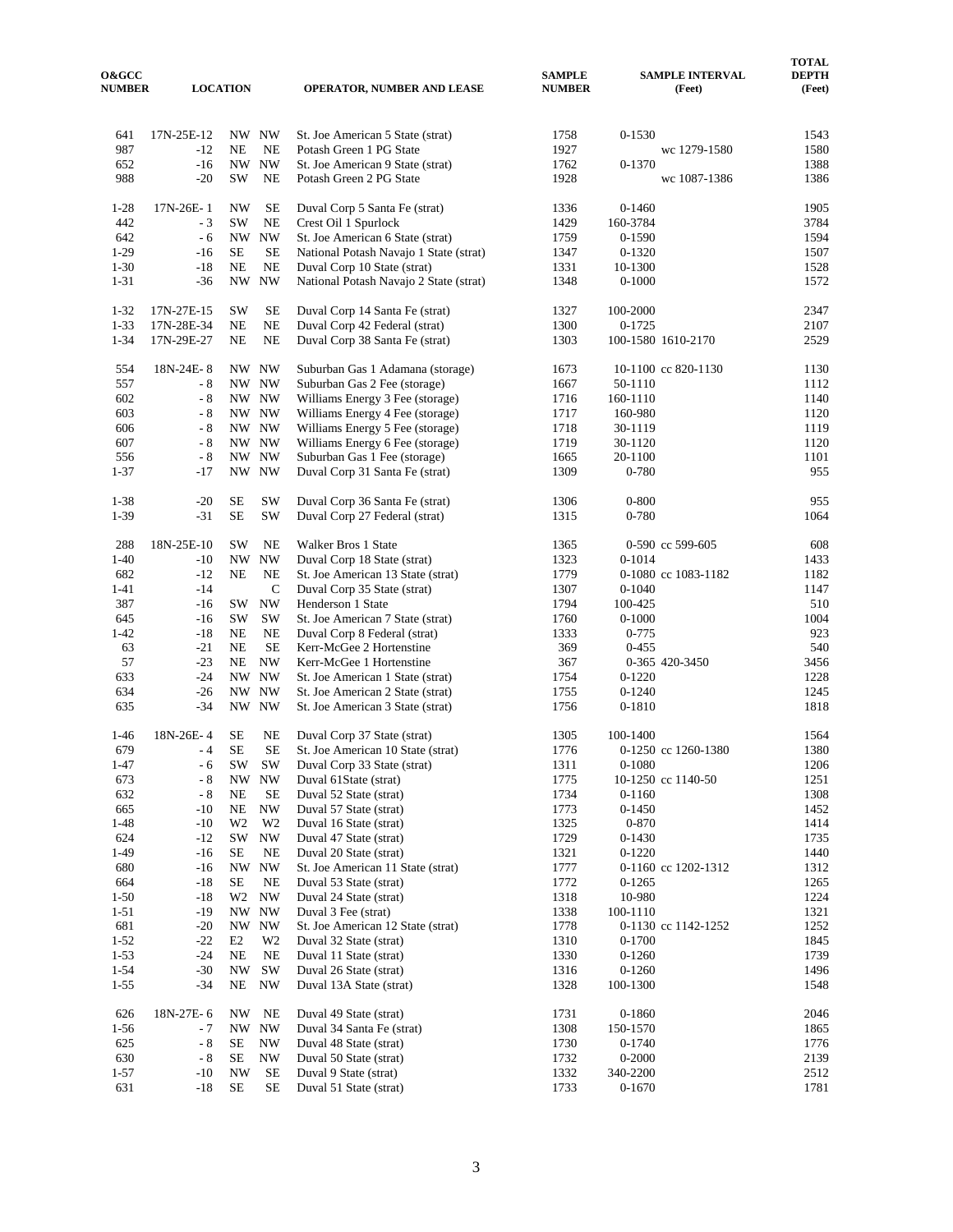| <b>O&amp;GCC</b><br><b>NUMBER</b> |                           | <b>LOCATION</b> |                          | <b>OPERATOR, NUMBER AND LEASE</b>                                | <b>SAMPLE</b><br><b>NUMBER</b> | <b>SAMPLE INTERVAL</b><br>(Feet)            | <b>TOTAL</b><br><b>DEPTH</b><br>(Feet) |
|-----------------------------------|---------------------------|-----------------|--------------------------|------------------------------------------------------------------|--------------------------------|---------------------------------------------|----------------------------------------|
|                                   | APACHE COUNTY (continued) |                 |                          |                                                                  |                                |                                             |                                        |
| $1 - 58$                          | $-35$                     | SE              | SE                       | Duval 43A Santa Fe (strat)                                       | 1354                           | 0-2180                                      | 2445                                   |
| $1-59$                            | 18N-28E-15                | <b>SE</b>       | <b>SE</b>                | Duval 25 Santa Fe (strat)                                        | 1317                           | 110-1380 1410-2430                          | 2789                                   |
| $1-60$                            | $-19$                     | <b>SW</b>       | <b>SE</b>                | Duval 44 Santa Fe (strat)                                        | 1353                           | 0-2360                                      | 2675                                   |
| 180                               | 18N-29E-16                | NE              | SW                       | M Martin 1 State                                                 | 1260                           | 0-2065                                      | 2068                                   |
| 120                               | 19N-25E-2                 | <b>SW</b>       | <b>NE</b>                | Sierra Drilling 1 State                                          | 600                            | 200-1020                                    | 1047                                   |
| 210                               | $-11$                     | NE              | <b>NW</b>                | M Martin 1 Fitzgerald                                            | 1273                           | 500-830 cc 833-47                           | 847                                    |
| 189                               | $-26$                     | <b>SE</b>       | $\ensuremath{\text{NW}}$ | R H Busby 1 State                                                | 688                            | $0 - 850$                                   | 879                                    |
| $1-63$                            | $-36$                     | NE              | <b>NE</b>                | Duval 6 State (strat)                                            | 1335                           | $0 - 1218$                                  | 1342                                   |
| 190                               | $-36$                     | NE              | SW                       | R H Busby 2 State                                                | 700                            | 30-735                                      | 758                                    |
| 157                               | 19N-26E-1                 | SW              | <b>NW</b>                | Eastern Petroleum 1 Reese                                        | 662                            | $0 - 1075$                                  | 1077                                   |
| 81                                | $-2$                      | NE              | <b>SW</b>                | Eastern Petroleum 1-2 State                                      | 621                            | 150-955 cc 987-1044                         | 1054                                   |
| 349                               | $-4$                      | NE              | <b>NE</b>                | Kerr-McGee 3A State                                              | 1373                           | $0 - 1005$                                  | 1005                                   |
| 78<br>80                          | - 6<br>$-10$              | <b>SE</b><br>NE | NE<br>NE                 | Eastern Petroleum 1-6 State<br>Eastern Petroleum 1-10 State      | 613<br>620                     | 200-1013 cc 710-965                         | 1013                                   |
| 123                               | $-12$                     | <b>NE</b>       | SW                       | Sierra Drilling 2 State                                          | 595                            | 100-1035 cc 974-1000<br>190-1095            | 1035<br>1100                           |
| $1 - 64$                          | $-12$                     | <b>NE</b>       | <b>SE</b>                | Duval 2 State (strat)                                            | 1339                           | $0 - 1400$                                  | 1594                                   |
| 352                               | $-15$                     | <b>SE</b>       | <b>SE</b>                | Eli Oil & Gas 1 Hortenstine                                      | 1382                           | 280-986                                     | 986                                    |
| 121                               | $-16$                     | SW              | <b>NE</b>                | Sierra Drilling 4 State                                          | 594                            | 200-1010                                    | 1016?                                  |
| 320                               | $-17$                     | SW              | NE                       | Walker Bros 1 Lansdale                                           | 1349                           | $0 - 863$                                   | 865                                    |
| 262                               | $-20$                     | SW              | <b>NE</b>                | C E McCaughey 1 Sunland-State                                    | 1244                           | 50-859                                      | 862                                    |
| $1-65$                            | $-22$                     | SW              | SW                       | Duval 12 State (strat)                                           | 1329                           | 0-980                                       | 1583                                   |
| 143                               | $-22$                     | NE              | <b>SE</b>                | Teil Development 1 Kruglich-Fletcher- State                      | 1257                           | 50-760                                      | 760                                    |
| $1-66$                            | $-36$                     | NE              | <b>NE</b>                | Duval 1A State (strat)                                           | 1340                           | 200-1785                                    | 2005                                   |
| 236                               | 19N-27E-4                 | W <sub>2</sub>  | W <sub>2</sub>           | Eastern Petroleum 17 Santa Fe                                    | 1247                           | 60-1030                                     | 1057                                   |
| 206                               | $-5$                      | <b>SE</b>       | <b>NW</b>                | Eastern Petroleum 14 Santa Fe                                    | 1183                           | 0-980                                       | 1100                                   |
| 250                               | $-8$                      | NE              | <b>NE</b>                | Eastern Petroleum 29 Santa Fe                                    | 1250                           | 810-1100                                    | 1101                                   |
| 216                               | $-8$                      | <b>SE</b>       | <b>NW</b>                | Eli Oil & Gas 2 Santa Fe                                         | 1259                           | 100-1100                                    | 1138                                   |
| 185                               | $-9$                      | NE              | <b>NE</b>                | Eli Oil & Gas 1 Santa Fe                                         | 1266                           | 140-1207                                    | 1208                                   |
| 109                               | $-9$                      | <b>NE</b>       | SW                       | Eastern Petroleum 3 Santa Fe                                     | 605                            | 0-2933 cc 1161-1200                         | 2933                                   |
| 623                               | $-9$                      | <b>SE</b>       | SW                       | Duval 46 Santa Fe (strat)                                        | 1728                           | 0-1590                                      | 1743                                   |
| $1-67$                            | $-10$                     | <b>NW</b>       | <b>NW</b>                | Duval 28A Santa Fe (strat)                                       | 1314                           | $0 - 1590$                                  | 1908                                   |
| 229                               | $-12$                     | SW              | <b>NE</b>                | Eastern Petroleum 19 Santa Fe                                    | 1275                           | 100-1420                                    | 1422                                   |
| $1-68$                            | $-19$<br>$-22$            | SW<br>SW        | SW<br><b>NE</b>          | Duval 30 Santa Fe (strat)                                        | 1312                           | 0-1710                                      | 1890<br>1981                           |
| $1-69$<br>230                     | $-23$                     | C               | E2                       | Duval 15 Santa Fe (strat)<br>Eastern Petroleum 20 Santa Fe       | 1326<br>1792                   | $0 - 1840$<br>100-1556                      | 1557                                   |
| $1-70$                            | $-28$                     | SW              | <b>SW</b>                | Duval 39 Santa Fe (strat)                                        | 1304                           | 0-1860                                      | 2001                                   |
| 150                               | 19N-28E-9                 | SЕ              | <b>NW</b>                | Eastern Petroleum 5 Santa Fe                                     | 653                            | 570-1830                                    | 1830                                   |
| $1 - 71$                          | $-21$                     | <b>NE</b>       | <b>SW</b>                | Duval 19 Santa Fe (strat)                                        | 1322                           | 130-2080                                    | 2135                                   |
| 586                               | 19N-29E-29                | SW              | <b>NE</b>                | Eastern Petroleum 1 Santa Fe-Surprise Creek                      | 1706                           | 660-1960                                    | 2000                                   |
| 195                               | $-32$                     |                 | NW NW                    | Desert Drilling 1 State                                          | 703                            | $0 - 1600$                                  | 2660                                   |
| 75                                | 20N-25E-22                | SE              | SE                       | Texas American Oil 1 Fitzgerald                                  | 373                            | $0 - 470$                                   | .471                                   |
| 99                                | $-22$                     | <b>SE</b>       | <b>SE</b>                | Texas American Oil 2 Fitzgerald                                  | 368                            | 0-1327                                      | 1327                                   |
| 136                               | 20N-26E-21                | SW              | <b>SE</b>                | Linehan & Stoltenberg 1-21 Spurlock-Wetzler                      | 663                            | $0 - 1060$                                  | 1082                                   |
| 64                                | $-27$                     | NE              | SE                       | Kerr-McGee 1 Reese                                               | 1549                           | 170-1052                                    | 1052                                   |
| 88                                | $-28$                     | SЕ              | <b>SE</b>                | Eastern Petroleum 1-28 State                                     | 622                            | 50-1090 cc 940-978                          | 1091                                   |
| 137                               | $-31$                     | $\rm SE$        | NE                       | Linehan & Stoltenberg 1-31 Spurlock-Wetzler                      | 664                            | $0 - 807$                                   | 860                                    |
| 378                               | $-32$                     | NE              | <b>SE</b>                | Kerr-McGee 4A State                                              | 1416                           | 530-830                                     | 834                                    |
| 10                                | $-33$                     | SW              | <b>SE</b>                | Kerr-McGee 1 Fee<br>(Formerly C W Colgrove 2 Macie-Hortenstine)  | 1663                           | 176-1710 cc/cs 1042-1876<br>cc/cs 1893-2517 | 2517                                   |
| 1194                              | $-33$                     | NW              | SE                       | Ranger Development 33-1 Fee                                      | 1932                           | 0-1000 rc 740-759                           | 1000                                   |
| $1 - 72$                          | $-34$                     | SW              | SW                       | Kerr-McGee 1 State<br>(Formerly Kipling Petroleum 1 Macie-State) | 69                             | $0 - 1520$                                  | 1550                                   |
| 36                                | $-34$                     | <b>NW</b>       | <b>SE</b>                | Kerr-McGee 2 State                                               | 305                            | 980-2502                                    | 2502                                   |
|                                   |                           |                 |                          | (Formerly Apache.Oil & Helium 3 Macie-State)                     | 562                            | cc 1545-81                                  |                                        |
| 142                               | $-35$                     | NW              | NE                       | Kerr-McGee 3 Fee                                                 | 650                            | $0 - 1085$                                  | 1086                                   |
| 91                                | $-36$                     | SW              | NE                       | Kerr-McGee 5 State (strat)                                       | 400                            | $0 - 1200$                                  | 1200                                   |
| 268                               | 20N-27E-5                 | SE              | NE                       | Eastern Petroleum 22 Santa Fe                                    | 1249                           | 120-990                                     | 1022                                   |
| 108                               | - 7                       | SЕ              | $\ensuremath{\text{NW}}$ | Eastern Petroleum 2 Santa Fe                                     | 606                            | 100-900 cc 1128-1238                        | 1240                                   |
| 112                               | $-19$                     | NE              | SW                       | Crest Oil 1 Santa Fe (strat)                                     | 602                            | 260-1080                                    | 1226                                   |
| 264                               | $-21$                     | NE              | SW                       | Eastern Petroleum 36 Santa Fe                                    | 1254                           | 150-1285                                    | 1285                                   |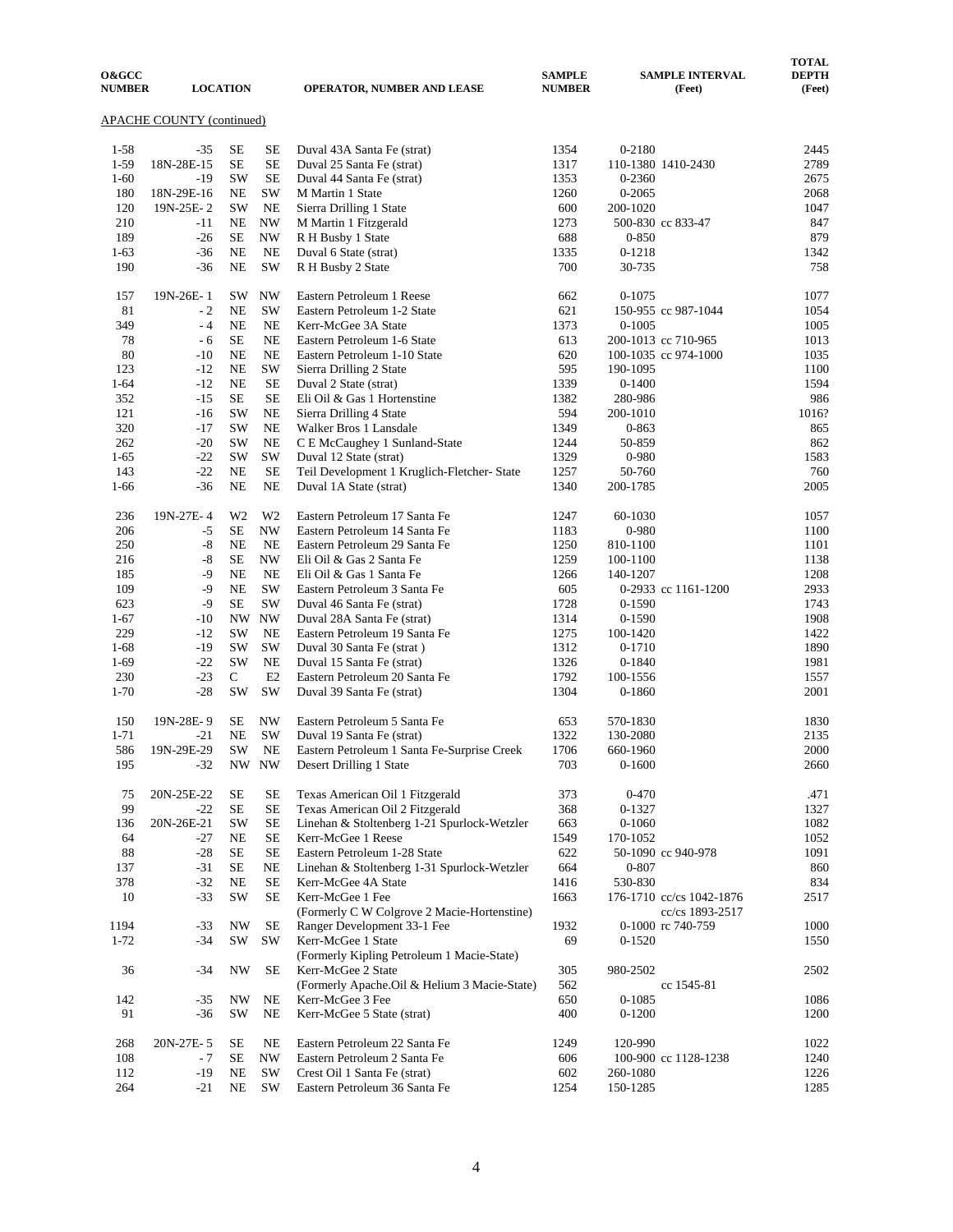| <b>O&amp;GCC</b><br><b>NUMBER</b>            |                |                |                          | <b>OPERATOR, NUMBER AND LEASE</b>                                       | <b>SAMPLE</b><br><b>NUMBER</b> |            | <b>SAMPLE INTERVAL</b><br>(Feet)                                                                     | <b>TOTAL</b><br><b>DEPTH</b><br>(Feet) |  |  |  |  |
|----------------------------------------------|----------------|----------------|--------------------------|-------------------------------------------------------------------------|--------------------------------|------------|------------------------------------------------------------------------------------------------------|----------------------------------------|--|--|--|--|
| <b>LOCATION</b><br>APACHE COUNTY (continued) |                |                |                          |                                                                         |                                |            |                                                                                                      |                                        |  |  |  |  |
| 203                                          | 20N-27E-24     | NE             | SW                       | Crest Oil 9 Santa Fe                                                    | 698                            | 100-1290   |                                                                                                      | 1330                                   |  |  |  |  |
| 576                                          | $-25$          | <b>SW</b>      | NE                       | Eastern Petroleum 1-25 Santa Fe                                         | 1696                           | 0-1370     |                                                                                                      | 1381                                   |  |  |  |  |
| 134                                          | $-25$          | SE             | <b>NW</b>                | Crest Oil 8 Santa Fe                                                    | 597                            | $0 - 1355$ |                                                                                                      | 1372                                   |  |  |  |  |
| 353                                          | $-25$          | SE             | $\ensuremath{\text{NW}}$ | Apache Drilling 1 Santa Fe-Crest oil                                    | 1458                           | 0-1305     |                                                                                                      | 1306                                   |  |  |  |  |
| 473                                          | $-25$          | <b>SE</b>      | <b>NW</b>                | Crest Oil-Arizon& Helium 8X Santa Fe                                    | 1479                           |            | 180-1155 1210-1358<br>cc 1156-1210                                                                   | 1358                                   |  |  |  |  |
| 584                                          | $-25$          | SE             | SW                       | Eastern Petroleum 1 Santa Fe-Dreck                                      | 1698                           | 290-1266   |                                                                                                      | 1266                                   |  |  |  |  |
| 471                                          | $-25$          | <b>SE</b>      | <b>SE</b>                | Crest Oil-Arizona Helium 1 Santa Fe                                     | 1478                           | 100-1225   |                                                                                                      | 1225                                   |  |  |  |  |
| $1 - 73$                                     | $-26$          |                | NW NW                    | Duval 21 Santa Fe (strat)                                               | 1320                           | 0-1680     |                                                                                                      | 1978                                   |  |  |  |  |
| 129                                          | $-26$          | <b>NE</b>      | SW                       | Crest Oil 5 Santa Fe                                                    | 601                            | 0-1175     |                                                                                                      | 1180                                   |  |  |  |  |
| 151                                          | $-26$          | NE             | SW                       | Crest Oil 5A Santa Fe                                                   | 655                            | 0-1130     |                                                                                                      | 1135                                   |  |  |  |  |
| 543                                          | $-26$          | <b>SE</b>      | SW                       | Eastern Petroleum 1-26 Santa Fe                                         | 1625                           | 220-1135   |                                                                                                      | 1161                                   |  |  |  |  |
| 547                                          | $-26$          | <b>SE</b>      | SE                       | Eastern Petroleum 2-26 Santa Fe                                         | 1619                           | $0 - 1270$ |                                                                                                      | 1290                                   |  |  |  |  |
| 258                                          | $-28$          | <b>NE</b>      | SW                       | Eastern Petroleum 32 Santa Fe                                           | 1252                           | 100-1100   |                                                                                                      | 1133                                   |  |  |  |  |
| 255                                          | $-29$          | N <sub>2</sub> | <b>SE</b>                | Eastern Petroleum 31 Santa Fe                                           | 1251                           | 120-990    |                                                                                                      | 1049                                   |  |  |  |  |
| 259                                          | $-30$          | <b>NW</b>      | <b>SE</b>                | Eastern Petroleum 33 Santa Fe                                           | 1253                           | 130-1250   |                                                                                                      | 1265                                   |  |  |  |  |
| 194                                          | $-31$          | <b>NE</b>      | SW                       | Eastern Petroleum 13 Santa Fe                                           | 1272                           | 0-978      |                                                                                                      | 1030                                   |  |  |  |  |
| 1195                                         | $-31$          | NE             | SW                       | Ranger Development 31-1 Fee                                             | 1933                           | 0-972      |                                                                                                      | 972                                    |  |  |  |  |
| 238                                          | $-32$<br>$-34$ | NE<br>SW       | SW<br>NE                 | Kerr-McGee 1 Barfoot-State                                              | 1263<br>609                    | 305-995    |                                                                                                      | 1087<br>1214                           |  |  |  |  |
| 140<br>269                                   | $-34$          | <b>SE</b>      | <b>NW</b>                | James Brown 1 Santa Fe<br>Eastern Petroleum 37 Santa Fe                 | 1255                           | 110-1195   | 160-1170 cc 1174-1214                                                                                | 1202                                   |  |  |  |  |
| 130                                          | $-35$          | <b>NE</b>      | NE                       | Crest Oil 6 Santa Fe                                                    | 656                            |            | 100-1222 cc 1222-31                                                                                  | 1231                                   |  |  |  |  |
| 553                                          | $-36$          | <b>NE</b>      | NE                       | Western Helium & Connelly 1 KM-State                                    | 1688                           | $0 - 1150$ |                                                                                                      | 1160                                   |  |  |  |  |
| 578                                          | -36            | NE             | <b>NW</b>                | Eastern Petroleum 1 Szar-State                                          | 1695                           | 300-1210   |                                                                                                      | 1215                                   |  |  |  |  |
| 920                                          | 20N-28E-12     | NE             | SW                       | Gruy Petroleum 12-11-Santa Fe Goodyear                                  | 1901                           | 200-1020   |                                                                                                      | 1025                                   |  |  |  |  |
| 560                                          | $-13$          | NE             | SW                       | Eastern Petroleum 1 Kiva-Santa Fe                                       | 1690                           | 550-1215   |                                                                                                      | 1230                                   |  |  |  |  |
| 152                                          | $-19$          | <b>NE</b>      | SW                       | Eastern Petroleum 4 Santa Fe                                            | 654                            | 250-1470   |                                                                                                      | 1479                                   |  |  |  |  |
| 599                                          | $-24$          | <b>NE</b>      | SW                       | Eastern Petroleum 2 Kiva-Sants Fe                                       | 1707                           | 620-1190   |                                                                                                      | 1230                                   |  |  |  |  |
| 921                                          | $-24$          | SE             | $\ensuremath{\text{NW}}$ | Gruy Petroleum 24-6-Santa Fe Whispership                                | 1902                           | 100-1210   |                                                                                                      | 1213                                   |  |  |  |  |
| 155                                          | $-25$          | W <sub>2</sub> | E2                       | Eastern Petroleum 6 Santa Fe                                            | 657                            | 60-1300    |                                                                                                      | 1300                                   |  |  |  |  |
| 565                                          | $-25$          | <b>SE</b>      | <b>NW</b>                | Eastern Petroleum 6X-1 Santa Fe                                         | 1677                           | 330-1260   |                                                                                                      | 1265                                   |  |  |  |  |
| 552                                          | -30            | SE             | <b>NW</b>                | Western Helium 1 Indian                                                 | 1669                           | 0-1310     |                                                                                                      | 1310                                   |  |  |  |  |
| 592                                          | $-30$          | <b>SW</b>      | SW                       | Eastern Petroleum 1 Merde-Indian                                        | 1704                           | 280-1200   |                                                                                                      | 1200                                   |  |  |  |  |
| 596                                          | $-30$          | <b>SW</b>      | <b>SE</b>                | Eastern Petroleum 2 Merde-Indian                                        | 1705                           | 310-1340   |                                                                                                      | 1343                                   |  |  |  |  |
| 579                                          | $-31$          | <b>SW</b>      | NE<br>NW NW              | Eastern Petroleum 3 Ancon-Santa Fe                                      | 1709                           | 350-1280   |                                                                                                      | 1280<br>1232                           |  |  |  |  |
| 537<br>234                                   | $-31$<br>$-31$ | <b>SE</b>      | <b>NW</b>                | Eastern Petroleum 21-1A Santa Fe<br>Eastern Petroleum 21 Ancon-Santa Fe | 1626<br>1248                   | 70-1300    | 0-1230 cc 1075-84                                                                                    | 1361                                   |  |  |  |  |
| $1 - 74$                                     | $-33$          | <b>SE</b>      | <b>SE</b>                | Duval 23 Santa Fe (strat)                                               | 1319                           | $0 - 2045$ |                                                                                                      | 2068                                   |  |  |  |  |
| 600                                          | 20N-29E-29     | <b>NW</b>      | <b>SE</b>                | Eastern Petroleum 1 Santa Fe-Beacon                                     | 1714                           | 640-1260   |                                                                                                      | 1265                                   |  |  |  |  |
| $1 - 75$                                     | $-31$          | NE             | <b>NW</b>                | Duval 17A Santa Fe (strat)                                              | 1324                           | 0-1360     |                                                                                                      | 1916                                   |  |  |  |  |
| 505                                          | 21N-25E-25     | NE             | SW                       | 0 R Thoureen (Eastern Petroleum) 1 Navajo                               | 1484                           | 30-1270    |                                                                                                      | 1272                                   |  |  |  |  |
| 504                                          | 21N-26E-27     | NE             | SW                       | 0 R Thoureen (Eastern Petroleum) 1 Santa Fe                             | 1488                           | 100-1235   |                                                                                                      | 1235                                   |  |  |  |  |
| 107                                          | $-35$          | <b>SE</b>      | $\ensuremath{\text{NW}}$ | Eastern Petroleum 1 Santa Fe (strat)                                    | 617                            |            | 30-1465 cc 1083-1596                                                                                 | 1616                                   |  |  |  |  |
| 842                                          | 21N-27E-13     | SW             | SW                       | High Plains Petroleum 1-13 Santa Fe                                     | 1855                           |            | 130-1200 1200-1456                                                                                   | 1456                                   |  |  |  |  |
| 567                                          | 21N-28E-21     | NE             | SW                       | Eastern Petroleum 1 Santa Fe- Chambers                                  | 1691                           | 30-935     |                                                                                                      | 940                                    |  |  |  |  |
| 90                                           | $-22$          | <b>SW</b>      | NE                       | Kerr-McGee 1 Natoni                                                     | 397                            | 10-460     |                                                                                                      | 460                                    |  |  |  |  |
| 74                                           | $-27$          | SW             | NE                       | Brown & Assoc. 2 Chambers-Sanders                                       | 658                            | 0-2135     |                                                                                                      | 2135                                   |  |  |  |  |
| 70                                           | $-28$          | NE             | $\rm NE$                 | Brown & Assoc. 1 Chambers-Sanders                                       | 661                            | 0-1322     |                                                                                                      | 1322                                   |  |  |  |  |
| 510                                          | 29N-24E-21     | <b>SE</b>      | <b>NW</b>                | Gulf Oil 1 Navajo-CZ                                                    | 1576                           | 0-4550     |                                                                                                      | 4552                                   |  |  |  |  |
| $1 - 77$                                     | 31N-23E-3      | <b>SW</b>      | NE                       | Amerada-Stanolind 1 Black Mountain-Navajo                               | 70<br>1562                     |            | 70-1370 1720-3710<br>4100-5760 cc 4208-11, 5441-76,<br>cc 5519-33, 5598-5609,<br>cc 5692-97, 5762-66 | 5766                                   |  |  |  |  |
| 308                                          | 35N-22E-2      | NE             | NW                       | Tenneco Oil 1 Navajo                                                    | 1341                           | 0-6753     |                                                                                                      | 6754                                   |  |  |  |  |
| 526                                          | 35N-27E-31     | NE             | $\rm NE$                 | Buttes Gas & Oil 1-31 Navajo                                            | 1602                           | 0-2482     |                                                                                                      | 2482                                   |  |  |  |  |
| 354                                          | 35N-28E-5      | SW             | <b>NW</b>                | Buttes Gas & Oil 1 Navajo                                               | 1371                           | 300-3030   |                                                                                                      | 3030                                   |  |  |  |  |
| 461                                          | $-25$          | <b>SE</b>      | $\rm SE$                 | Buttes Gas & Oil 1-25 Navajo                                            | 1454                           | 300-3000   |                                                                                                      | 3000                                   |  |  |  |  |
| 463                                          | 35N-29E-1      | SE             | $\rm NE$                 | Pan American Petroleum 1 Navajo-AE                                      | 1450                           | 30-5741    |                                                                                                      | 5742                                   |  |  |  |  |
| 594                                          | $-15$          | NW             | NE                       | Eastern Petroleum 1 Chuska Mtn Fuel-Navajo                              | 1702                           | 600-3394   |                                                                                                      | 3394                                   |  |  |  |  |
| 478                                          | $-25$          | SW             | SW                       | Little & Richardson 1 Tohotso-Navajo                                    | 1506                           | 0-3860     |                                                                                                      | 3867                                   |  |  |  |  |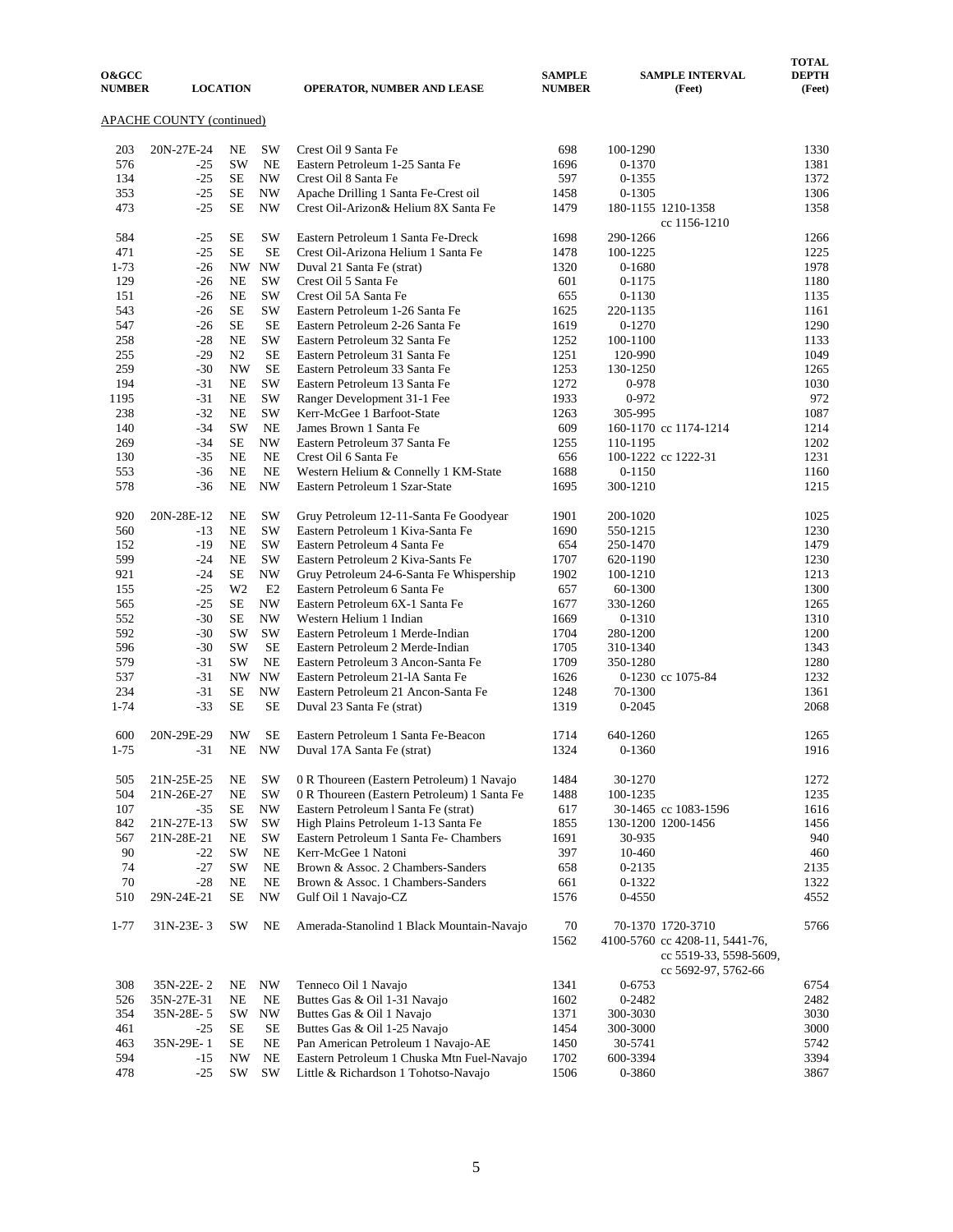| <b>O&amp;GCC</b><br><b>NUMBER</b>  |            | <b>LOCATION</b> |                          | <b>OPERATOR, NUMBER AND LEASE</b>           | <b>SAMPLE</b><br><b>NUMBER</b> | <b>SAMPLE INTERVAL</b><br>(Feet) | <b>TOTAL</b><br><b>DEPTH</b><br>(Feet) |  |  |  |  |  |
|------------------------------------|------------|-----------------|--------------------------|---------------------------------------------|--------------------------------|----------------------------------|----------------------------------------|--|--|--|--|--|
| APACHE COUNTY (continued)<br>NW NW |            |                 |                          |                                             |                                |                                  |                                        |  |  |  |  |  |
| 395                                | 35N-30E-3  |                 |                          | Anadarko Production 1-135 Navajo            | 1392                           | $0 - 4240$                       | 4242                                   |  |  |  |  |  |
| 525                                | - 4        |                 | NW NW                    | Mesa Petroleum 1 Navajo-B                   | 1605                           | 500-3869                         | 3972                                   |  |  |  |  |  |
| 445                                | $-5$       |                 | NW NW                    | Kerr-McGee 1X Navajo-B                      | 1449                           | 360-1470 1500-3165               | 3165                                   |  |  |  |  |  |
| 381                                | - 5        | SE              | NW                       | Kerr-McGee 1 Navajo-B                       | 1431                           | 420-4130                         | 4130                                   |  |  |  |  |  |
| 723                                | - 6        | <b>NW</b>       | NE                       | Kerr-McGee 3 Navajo-138                     | 1827                           | 450-4100                         | 4100                                   |  |  |  |  |  |
| 388                                | - 6        | <b>SE</b>       | NE                       | Humble Oil & Refining 1 Navajo-138          | 1446                           | 100-4250 cc 3345-3474            | 4280                                   |  |  |  |  |  |
| 400                                | - 6        | SЕ              | <b>SE</b>                | Humble Oil & Refining 2 Navajo-138          | 1425                           | $0 - 4607$                       | 4607                                   |  |  |  |  |  |
| 393                                | - 8        | SE              | NE                       | Humble Oil & Refining 1 Navajo-140          | 1424                           | 300-4854                         | 4854                                   |  |  |  |  |  |
| 501                                | $-10$      | <b>SW</b>       | <b>NW</b>                | Odessa Natural Gasoline 1 Aircodessa-Navajo | 1483                           | 0-4978                           | 4978                                   |  |  |  |  |  |
| 426                                | $-14$      | NE              | NE                       | Kerr-McGee 1 Navajo-H                       | 1434                           | 400-5345                         | 5345                                   |  |  |  |  |  |
| 454                                | $-35$      | <b>SE</b>       | NE                       | Humble Oil & Refining 1 Navajo-151          | 1447                           | 250-3950 cc 3326-85, 3689-3772   | 3963                                   |  |  |  |  |  |
| 325                                | 36N-22E-14 | NW.             | <b>NW</b>                | Cactus Drilling 1 Navajo                    | 1346                           | 0-6688                           | 6689                                   |  |  |  |  |  |
| 345                                | 36N-24E-23 | <b>SW</b>       | NE                       | Cactus Drilling 1 Navajo                    | 1368                           | 0-5720                           | 5720                                   |  |  |  |  |  |
| 494                                | 36N-27E-30 | SW              | NW                       | Riddle & Gottlieb 1 Navajo                  | 1482                           | $0 - 3460$                       | 3460                                   |  |  |  |  |  |
| 612                                | 36N-28E-3  | NE              | $\ensuremath{\text{NW}}$ | American Fuels 1 Navajo-O                   | 1783                           | 1163-3950                        | 3950                                   |  |  |  |  |  |
| 300                                | - 6        |                 | NW NW                    | W T Blackburn 6-1 Navajo                    | 1298                           | 0-4344 cc 3649-4209              | 4347                                   |  |  |  |  |  |
| 549                                | 36N-29E-4  | SE              | <b>SE</b>                | Union Oil 1-P4 Navajo                       | 1658                           | 90-3021 cc 2816-29               | 3Q22                                   |  |  |  |  |  |
| 519                                | -11        | SE              | SW                       | Union Oil 1-N11 Navajo                      | 1612                           | 0-3896                           | 3896                                   |  |  |  |  |  |
| 522                                | $-17$      | SW              | $\mathrm{SW}$            | Union Oil 1-M17 Navajo                      | 1611                           | 500-5057                         | 5057                                   |  |  |  |  |  |
| 401                                | $-23$      | SE              | NE                       | Humble Oil & Refining 1 Navajo-87           | 1438                           | 100-5505                         | 5505                                   |  |  |  |  |  |
| 431                                | $-25$      | SE              | NE                       | Humble Oil & Refining 2 Navajo-88           | 1442                           | 800-4650 cc 4560-4821            | 4821                                   |  |  |  |  |  |
| 447                                | $-25$      | SE              | $\ensuremath{\text{NW}}$ | Humble Oil & Refining 4 Navajo-88           | 1441                           | 170-4500                         | 4500                                   |  |  |  |  |  |
| 722                                | $-25$      | <b>NW</b>       | <b>SE</b>                | Kerr-McGee 6 Navajo-88                      | 1828                           | 440-4320                         | 4439                                   |  |  |  |  |  |
| 421                                | $-25$      | <b>SE</b>       | <b>SE</b>                | Humble Oil & Refining 1 Navajo-88           | 1445                           | 40-3850 cc 3437-3786             | 3850                                   |  |  |  |  |  |
| 595                                | $-32$      | <b>SW</b>       | <b>SE</b>                | Eastern Pet 2 Chuska-Mtn Fuel-Navajo-122    | 1703                           | 600-3240                         | 3240                                   |  |  |  |  |  |
| 443                                | $-36$      | SE              | NW                       | Humble Oil & Refining 3 Navajo-88           | 1440                           | 110-3875                         | 3875                                   |  |  |  |  |  |
| 545                                | 36N-30E-6  | NW              | <b>SW</b>                | Union Texas Petroleum 1-6 Navajo            | 1618                           | 330-3610 cc 3333-64              | 3610                                   |  |  |  |  |  |
| 517                                | $-19$      | <b>SE</b>       | $\mathrm{SW}$            | Continental Energy 2X Navajo-E              | 1610                           | 100-2170                         | 2170                                   |  |  |  |  |  |
| 571                                | $-19$      | SЕ              | SW                       | Republic Minerals 2X Navajo-E (reentry)     | 1680                           | 2180-4449 cc 4391-4416           | 4449                                   |  |  |  |  |  |
| 651                                | $-19$      | SE              | SW                       | Beta Exploration 2X Navajo-E (reentry)      | 1745                           | 4445-4670                        | 4677                                   |  |  |  |  |  |
| 694                                | $-29$      | <b>NW</b>       | SW                       | Kerr-McGee 23 Navajo                        | 1805                           | 360-3170                         | 3180                                   |  |  |  |  |  |
| 389                                | $-29$      | SE              | SW                       | Kerr-McGee 7 Navajo                         | 1394                           | 480-3270                         | 3270                                   |  |  |  |  |  |
| 391                                | $-29$      | SE              | SE                       | Kerr-McGee 8 Navajo                         | 1421                           | 400-3502                         | 3660                                   |  |  |  |  |  |
| 446                                | $-30$      | SE              | NE                       | Kerr-McGee 10 Navajo                        | 1433                           | 250-3868                         | 3868                                   |  |  |  |  |  |
| 419                                | $-30$      | SE              | NW                       | Kerr-McGee 16 Navajo                        | 1420                           | 270-3221                         | 3221                                   |  |  |  |  |  |
| 692                                | $-30$      | <b>NW</b>       | SW                       | Kerr-McGee 22 Navajo                        | 1801                           | 350-3300                         | 3300                                   |  |  |  |  |  |
| 417                                | $-30$      | SE              | SW                       | Kerr-McGee 15 Navajo                        | 1419                           | 300-3222                         | 3246                                   |  |  |  |  |  |
| 693                                | $-30$      | NW              | <b>SE</b>                | Kerr-McGee 21 Navajo                        | 1800                           | 320-3260                         | 3264                                   |  |  |  |  |  |
| 396                                | $-30$      | $\rm SE$        | $\rm SE$                 | Kerr-McGee 9 Navajo                         | 1418                           | 0-3720                           | 3720                                   |  |  |  |  |  |
| 691                                | -31        | NW              | NE                       | Kerr-McGee 19 Navajo                        | 1802                           | 745-4075                         | 4075                                   |  |  |  |  |  |
| 390                                | $-31$      | SE              | NE                       | Kerr-McGee 6 Navajo                         | 1432                           | 330-3658                         | 3835                                   |  |  |  |  |  |
| 719                                | $-31$      | NE              | NW                       | Kerr-McGee 25 Navajo                        | 1824                           | 440-4000                         | 4024                                   |  |  |  |  |  |
| 696                                | $-31$      | NW              | <b>NW</b>                | Kerr-McGee 20 Navajo                        | 1804                           | 930-3980                         | 3980                                   |  |  |  |  |  |
| 720                                | $-31$      | NE              | SE                       | Kerr-McGee 26 Navajo                        | 1825                           | 600-4470                         | 4470                                   |  |  |  |  |  |
| 721                                | $-31$      | NE              | <b>SE</b>                | Kerr-McGee 27 Navajo                        | 1826                           | 1500-3990                        | 4015                                   |  |  |  |  |  |
| 690                                | $-32$      | NW              | NE                       | Kerr-McGee 18 Navajo                        | 1803                           | 330-2954                         | 2954                                   |  |  |  |  |  |
| 384                                | $-32$      | SE              | NE                       | Kerr-McGee 4 Navajo                         | 1417                           | 270-2900                         | 2960                                   |  |  |  |  |  |
| 695                                | $-32$      | NW              | NW                       | Kerr-McGee 24 Navajo                        | 1806                           | 335-3507                         | 3515                                   |  |  |  |  |  |
| 379                                | $-32$      | SE              | NW                       | Kerr-McGee 2 Navajo                         | 1393                           | 10-3280 cc 3000-3180             | 3275                                   |  |  |  |  |  |
| 377                                | $-32$      | <b>SE</b>       | SW                       | Kerr-McGee 1 Navajo                         | 1357                           | 350-3862                         | 3864                                   |  |  |  |  |  |
| 506                                | $-32$      | <b>NW</b>       | SE                       | Kerr-McGee 11 Navajo                        | 1503                           | 270-2893                         | 2893                                   |  |  |  |  |  |
| 380                                | $-32$      | SE              | SE                       | Kerr-McGee 3 Navajo                         | 1415                           | 420-1850                         | 1853                                   |  |  |  |  |  |
| 386                                | $-32$      | SE              | SE                       | Kerr-McGee 3X Navajo                        | 1395                           | $0 - 3600$                       | 3600                                   |  |  |  |  |  |
| 422                                | $-33$      | SE              | <b>NW</b>                | Kerr-McGee 2 Navajo-C                       | 1435                           | 350-4370                         | 4371                                   |  |  |  |  |  |
| 484                                | $-33$      | NW              | SW                       | Kerr-McGee 1 Navajo-C                       | 1464                           | 1100-3590 cc 3460-3508           | 3590                                   |  |  |  |  |  |
| 311                                | 37N-27E-8  | SЕ              | SЕ                       | W T Blackburn 8-1 Navajo                    | 1362                           | 305-4980                         | 4986                                   |  |  |  |  |  |
| 476                                | $-23$      | SE              | SE                       | Buttes Gas & Oil 1-23 Navajo                | 1480                           | 250-3800                         | 3800                                   |  |  |  |  |  |
| 520                                | 37N-28E-24 | NE              | SЕ                       | Buttes Gas & Oil 1-24 Navajo                | 1603                           | 260-3920                         | 3920                                   |  |  |  |  |  |
| 538                                | $-32$      | NW              | NE                       | C Little 1 Aircodessa-Pete's Nose-Navajo    | 1624                           | 100-3949 cc 3634-71.5            | 3949                                   |  |  |  |  |  |
| 491                                | 37N-29E-12 | NW              | NE                       | Gulf Oil 1 Navajo-BS                        | 1574                           | 60-4145 cc 2863-2904             | 4145                                   |  |  |  |  |  |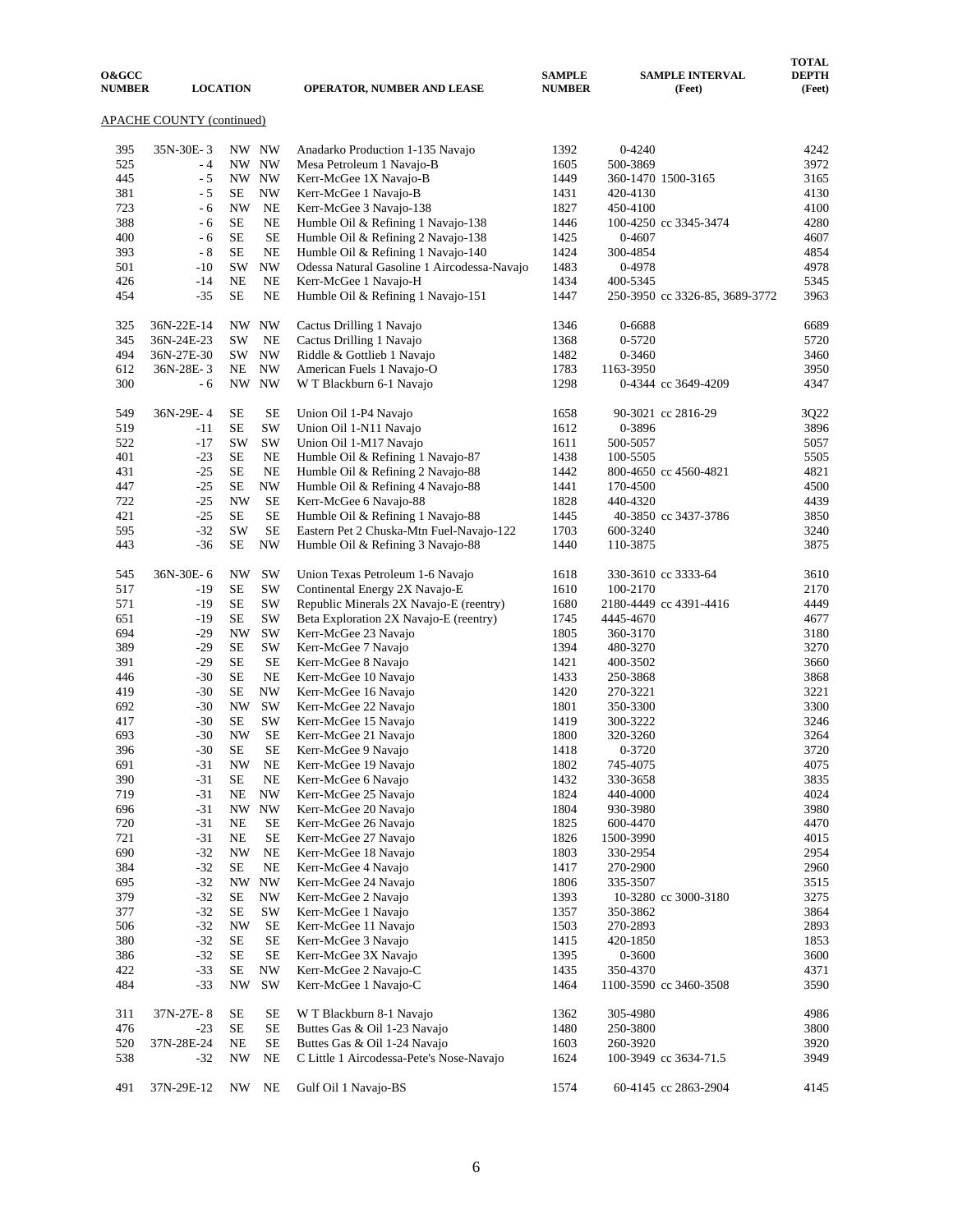| <b>O&amp;GCC</b><br><b>NUMBER</b> |                           | <b>LOCATION</b>          |           | <b>OPERATOR, NUMBER AND LEASE</b>                 | <b>SAMPLE</b><br><b>NUMBER</b> |                        | <b>SAMPLE INTERVAL</b><br>(Feet)  | <b>TOTAL</b><br><b>DEPTH</b><br>(Feet) |
|-----------------------------------|---------------------------|--------------------------|-----------|---------------------------------------------------|--------------------------------|------------------------|-----------------------------------|----------------------------------------|
|                                   | APACHE COUNTY (continued) |                          |           |                                                   |                                |                        |                                   |                                        |
| 544                               | 37N-29E-14                | NE                       | SW        | Union Texas Petroleum 1-14 Lukachukai-Navajo 1617 |                                |                        | 230-3700 cc 3414-3524             | 3700                                   |
| 575                               | $-16$                     | <b>NE</b>                | <b>NE</b> | C J Little 1-16 Navajo                            | 1684                           | 680-3938               |                                   | 3938                                   |
| 590                               | $-16$                     | <b>NW</b>                | <b>SE</b> | St Mary Parish Land-Oil Resources 2-16 Navajo     | 1700                           | 40-3774                |                                   | 3774                                   |
| 563                               | $-22$                     |                          | NW NW     | C J Little 1-22 Navajo                            | 1676                           |                        | 120-3765 cc 3535-3643             | 3765                                   |
|                                   |                           |                          |           |                                                   |                                |                        |                                   |                                        |
| 489                               | $-33$                     | <b>SE</b>                | <b>SE</b> | Odessa Nat Gasoline 1 Aircodessa Cove-Navajo      | 1475                           | 270-3605               |                                   | 3605                                   |
| 298                               | $-35$                     |                          | NW NW     | W T Blackburn 35-1 Navajo                         | 1278                           |                        | 0-3565 cc 3566-3647               | 3657                                   |
| 591                               | 37N-30E-30                | NE                       | SW        | St Mary Parish - Oil Resources 1-30 Navajo        | 1710                           | 30-3196                |                                   | 3198                                   |
| 507                               | $-34$                     | NE                       | <b>NE</b> | Gulf Oil 1 Navajo-CS                              | 1573                           | 0-4600                 |                                   | 4600                                   |
| 433                               | 38N-22E-1                 | NW.                      | <b>NW</b> | McCulloch Oil 1-1 Navajo                          | 1426                           | 900-5840               |                                   | 5846                                   |
| 593                               | 38N-23E-13                | <b>SW</b>                | <b>SE</b> | Tesoro Petroleum 1 Navajo-Davis                   | 1708                           |                        | 360-5547 cc 4991-5010             | 5547                                   |
| 424                               | 38N-24E-28                | SE                       | <b>NW</b> | American Mining 1 Navajo                          | 1430                           | 0-5700                 |                                   | 5807                                   |
| 698                               | $-29$                     | <b>NW</b>                | <b>SE</b> | Excel Energy 29-1 Navajo                          | 1807                           |                        | 0-3000 3100-6020                  | 6020                                   |
| 280                               | 38N-27E-20                | <b>SE</b>                | <b>SE</b> | Pan American Petroleum 1 Navajo-T                 | 1282                           | 50-5870                |                                   | 5870                                   |
| 415                               | 38N-29E-16                | NE                       | $\rm SE$  | Pan American Petroleum 1 Navajo-V                 | 1422                           | 620-4445               |                                   | 4445                                   |
| 497                               | 38N-30E-2                 |                          | NW NW     | Depco 4-2 Navajo                                  | 1486                           | 330-5012               |                                   | 5012                                   |
| 468                               | $-12$                     | SE                       | <b>NW</b> | Pan American Petroleum 1 Navajo-AF                | 1448                           | 400-4800               |                                   | 4809                                   |
| 423                               | $-18$                     |                          | NW NW     | Skelly oil 1 Navajo-Q                             | 1452                           | 0-3372                 |                                   | 5373                                   |
| 316                               | $-32$                     | NE                       | <b>SE</b> | Pure Oil 1 Navajo-103                             | 1369                           | 350-4402               |                                   | 4404                                   |
| 292                               | 39N-23E-12                | SE                       | <b>NW</b> | Superior Oil 22-12 Navajo-V                       | 1476                           |                        | 400-6468 cc 5980-6252             | 6468                                   |
| 297                               | 39N-24E-7                 | SE                       | <b>SE</b> | Amerada Petroleum 1 Navajo-91                     | 1299                           | 20-6573                |                                   | 6573                                   |
| 382                               | 39N-25E-16                | <b>NW</b>                | <b>NW</b> | J C M Drilling 1 Navajo-Mobil                     | 1385                           | 400-6031               |                                   | 6031                                   |
| 272                               | $-28$                     | SE                       | <b>NW</b> | Socony Mobil Oil 1 Navajo-155                     | 1552                           | 1690-5640 cfd 5632     |                                   | 5644                                   |
| 503                               | 39N-29E-1                 | <b>SE</b>                | <b>SE</b> | Monsanto 1 Carrizo-Navajo                         | 1487                           | $-8460$                |                                   | 8461                                   |
| 467                               | 39N-30E-1                 | <b>SE</b>                | <b>SE</b> | Odessa Nat Gas 1 Aircodessa-Beclabito-Nav         | 1444                           | 320-2310               |                                   | 2317                                   |
|                                   |                           |                          |           |                                                   |                                |                        |                                   |                                        |
| 247                               | 40N-24E-8                 | <b>NE</b>                | <b>SW</b> | Pan American Petroleum 1 Navajo-Q                 | 1285                           | 2220-6617              |                                   | 6617                                   |
| 271                               | 40N-25E-6                 | NE                       | <b>NE</b> | Texaco 1 Navajo-AK                                | 1284                           |                        | 920-3000 3200-6750                | 6750                                   |
|                                   |                           |                          |           |                                                   |                                |                        | cc 6375-6490                      |                                        |
| 60                                | $-11$                     | <b>NE</b>                | <b>SE</b> | Pan American Petroleum 1 Tohlacon-Navajo          | 377                            | 0-6598                 |                                   | 6598                                   |
|                                   |                           |                          |           |                                                   | 587                            |                        | cc 4822-5022, 5102-5541           |                                        |
|                                   |                           |                          |           |                                                   |                                |                        | cc 5680-5713, 6239-6325           |                                        |
| 95                                | 40N-26E-20                | SE                       | SE        |                                                   | 1660                           |                        |                                   | 6424                                   |
|                                   |                           |                          |           | Texas Pacific Coal & Oil 1 Navajo-190             |                                |                        | 40-4690 4790-5155, 5216-6300      |                                        |
|                                   |                           |                          |           |                                                   |                                |                        | cc 4690-4790, 4930-72,            |                                        |
|                                   |                           |                          |           |                                                   |                                |                        | cc 5155-5216, 6112-32             |                                        |
| 145                               | $-30$                     |                          | NW NW     | Bonanza Oil 1 Navajo                              | 651                            |                        | 2200-6515 cc 4978-5014, 5494-5503 | 6515                                   |
|                                   |                           |                          |           |                                                   |                                |                        | cc 5543-72, 6095-6145             |                                        |
|                                   |                           |                          |           |                                                   |                                |                        | cc 6620-40, 6302-21               |                                        |
| 261                               | 40N-27E-6                 |                          | NW NW     | Occidental Petroleum 1 Texaco-Navajo              | 1245                           | 1000-6790              |                                   | 6795                                   |
| 213                               | 40N-28E-1                 | SW                       | <b>SW</b> | Pure Oil 5 Navajo-138                             | 684                            |                        | 60-5640 cc 5022-64, 5490-5510,    | 5640                                   |
|                                   |                           |                          |           |                                                   |                                |                        | cc 5550-92                        |                                        |
| 115                               | $-2$                      | <b>SW</b>                | $\rm SE$  | Texas Pacific Coal & Oil 3 Navajo-138             | 618                            |                        | 0-5410 cc 5332-71                 | 5411                                   |
| 852                               | $-2$                      | $\rm NE$                 | SW        | Monsanto 6 Navajo-138                             | 1857                           | 3500-5540              |                                   | 5540                                   |
| 179                               | - 6                       | $\ensuremath{\text{NW}}$ | SW        | Pan American Petroleum 1 Navajo-F                 | 693                            |                        | 2700-7335 cc 7053-58, 7128-36     | 7359                                   |
| 513                               | - 9                       | NW                       | NW        | Curtis Little 1 West Dry Mesa-Navajo              | 1502                           | 230-6002               |                                   | 6002                                   |
| 77                                | 11                        | NE                       | NE        | Texas Pacific Coal & Oil 1 Navajo-138             | 380                            | $0 - 6070$             |                                   | 6080                                   |
|                                   |                           |                          |           | 590                                               |                                | cc 4936-56.5, 5052-82, |                                   |                                        |
|                                   |                           |                          |           |                                                   |                                |                        | cc 5566-5638, 6070-80             |                                        |
| 116                               | $-11$                     | NE                       | <b>NW</b> | Texas Pacific Coal & Oil 4 Navajo-138             | 610                            |                        | 1100-5800 cc 5614-68              | 5800                                   |
| 106                               | $-12$                     |                          | SW NW     | Texas Pacific Coal & Oil 2 Navajo-138             | 615                            |                        | 0-5770 cc 4918-35, 5058-79,       | 5771                                   |
|                                   |                           |                          |           |                                                   |                                |                        | cc 5551-5686                      |                                        |
| 907                               | $-12$                     | NW                       | SE        | Thompson Engineering & Prod 10 Dry Mesa           | 1895                           | 3500-5170              |                                   | 5170                                   |
| 138                               | $-17$                     | NW                       | $\rm NE$  | Western States Petroleum 2 Navajo                 | 660                            | 300-6340               |                                   | 6341                                   |
| 94                                | -18                       |                          | NW NW     | E B LaRue Jr 1 Navajo                             | 1672                           |                        | 0-6900 cc 5705-46, 6290-6321      | 6916                                   |
|                                   |                           |                          |           |                                                   |                                |                        |                                   |                                        |
| 717                               | 40N-29E-7                 | SW                       | $\rm SE$  | Kenai Oil & Gas 34-7 Navajo                       | 1819                           | 640-5639               |                                   | 5639                                   |
| 146                               | $-7$                      | $\rm SE$                 | $\rm SE$  | Atlantic Refining 7-1 Navajo                      | 652                            |                        | 2400-5785 cc 5583-5639            | 5785                                   |
| 608                               | $-9$                      | SE                       | SW        | American Fuels 1 Navajo-B                         | 1782                           | 0-5865                 |                                   | 5865                                   |
| 176                               | -15                       | NE                       | SW        | Pan American Petroleum 1 Moko-Navajo              | 695                            |                        | 1600-5868 cc 5208-64, 5685-5739   | 5868                                   |
| 598                               | $-15$                     | <b>SW</b>                | SW        | Universal Resources 1-15 Navajo                   | 1713                           | 1170-5775              |                                   | 5775                                   |
| 581                               | -16                       | SE                       | NW        | Cities Service Oil 1 Monsanto-Navajo-C            | 1697                           | 1140-5750              |                                   | 5753                                   |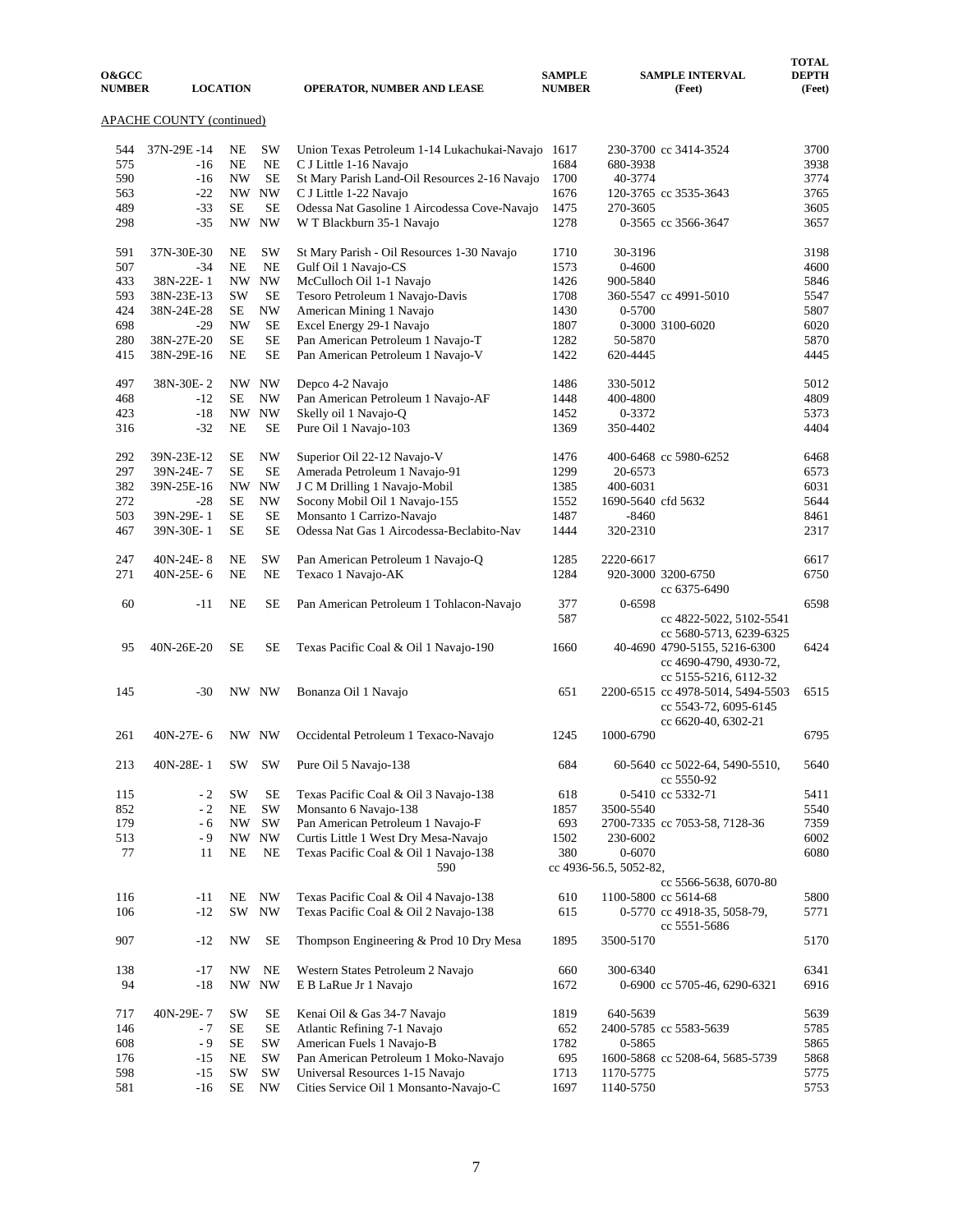| <b>O&amp;GCC</b><br><b>NUMBER</b> |                           | <b>LOCATION</b> |                        | <b>OPERATOR, NUMBER AND LEASE</b>          | <b>SAMPLE</b><br><b>NUMBER</b> |            | <b>SAMPLE INTERVAL</b><br>(Feet)                                | <b>TOTAL</b><br><b>DEPTH</b><br>(Feet) |
|-----------------------------------|---------------------------|-----------------|------------------------|--------------------------------------------|--------------------------------|------------|-----------------------------------------------------------------|----------------------------------------|
|                                   | APACHE COUNTY (continued) |                 |                        |                                            |                                |            |                                                                 |                                        |
| 868                               | 40N-29E-16                | SW              | SW                     | Chuska Energy 5 Black Rock                 | 1868                           | 3700-6140  |                                                                 | 6140                                   |
| 615                               | $-17$                     | <b>NE</b>       | NE                     | American Fuels 1 Navajo-AC                 | 1784                           | 530-6160   |                                                                 | 6163                                   |
| 274                               | $-18$                     | <b>NE</b>       | <b>SE</b>              | Marathon Oil 1 Navajo                      | 1256                           |            | 800-6195 cc 6200-62                                             | 6262                                   |
| 871                               | $-18$                     | NE              | $_{\rm NE}$            | Chuska Energy 8 Black Rock                 | 1869                           | 1000-5940  |                                                                 | 5940                                   |
| 559                               | $-21$                     | SE              | <b>NE</b>              | Cities Service Oil 1 Monsanto-Navajo-A     | 1678                           | $0 - 6110$ |                                                                 | 6111                                   |
| 566                               | $-27$                     | SW              | <b>NE</b>              | Cities Service Oil 1 Monsanto-Navajo-B     | 1692                           | $0 - 7150$ |                                                                 | 7150                                   |
| 546                               | 40N-30E-2                 | <b>NW</b>       | <b>SE</b>              | Depco 1-2 Navajo                           | 1613                           | 2500-7230  |                                                                 | 7230                                   |
| 105                               | - 5                       | SW              | SW                     | British-American Oil Producing 1 Navajo-C  | 619                            |            | 210-6410 cc 5356-5410                                           | 6419                                   |
| 290                               | 41N-22E-12                | NW              | SW                     | Occidental Petroleum 1 Monument-Navajo     | 1361                           | $0 - 3029$ |                                                                 | 3029                                   |
| 248                               | 4IN-24E-16                | NE              | <b>NE</b>              | Gulf Oil 1 Garnet Ridge-Navajo             | 1264                           |            | 0-6769 cc 6647-58                                               | 6769                                   |
| 226                               | 4IN-25E-16                | <b>NW</b>       | SE                     | Texaco 1 Navajo-AG                         | 704                            | 950-6615   |                                                                 | 6615                                   |
| 295                               | $-17$                     | NE              | $\rm NE$               | Great Western Drilling 2 El Paso-Navajo    | 1279                           | 3500-6457  |                                                                 | 6457                                   |
| 245                               | $-20$                     | <b>NE</b>       | NE                     | Great Western Dlg - Moncrief 1 El Paso-Nav | 1276                           |            | 1000-7090 cc 6283-6410                                          | 7099                                   |
| 266                               | $-21$                     | <b>NW</b>       | NE                     | Texaco 2 Navajo-AG                         | 1288                           | 900-6781   |                                                                 | 6781                                   |
| 165                               | 41N-26E-23                |                 | NW NW                  | E B LaRue Jr 1 Dinne-Navajo                | 690                            | 150-6332   |                                                                 | 6332                                   |
| 50                                | $-28$                     | <b>SW</b>       | <b>SE</b>              | Gulf Oil 1 British Amer-Walker Crk-Nav     | 366                            |            | 45-6421 (some gaps)                                             | 6421                                   |
|                                   |                           |                 |                        |                                            | 1532                           |            | cc 4891-5127                                                    |                                        |
| 260                               | $-31$                     | SW              | <b>SW</b>              | MacDonald Oil 1 Navajo                     | 1267                           | 2580-6500  |                                                                 | 6500                                   |
| 304                               | $-33$                     | <b>SW</b>       | <b>SW</b>              | Tenneco Oil 1 Navajo                       | 1280                           |            | 780-3750 3800-6100, 6200-6606<br>cc 4721-81                     | 6606                                   |
| 166                               | 4IN-27E-22                | NE              | <b>NE</b>              | E B LaRue Jr 2 Dinne-Navajo                | 659                            | 200-6260   |                                                                 | 6260                                   |
| 31                                | $-29$                     | NE              | <b>NW</b>              | Hancock Oil 29-1 Dinne-Navajo              | 178                            | $0 - 6500$ |                                                                 | 6500                                   |
| 528                               | 41N-28E-1                 | <b>SW</b>       | <b>SW</b>              | Consolidated Oil & Gas 1-1 Navajo          | 1615                           | 500-6150   |                                                                 | 6136                                   |
| 481                               | $-2$                      | SW              | SW                     | Consolidated Oil & Gas 2-13 Navajo         | 1461                           | 330-5900   |                                                                 | 5900                                   |
| 22                                | - 3                       | SE              | NW                     | Shell Oil 2 Navajo                         | 1537                           |            | 1700-2800 4085-4260, 6005-6300                                  | 6339                                   |
| 490                               | $-3$                      | <b>NE</b>       | SW                     | Consolidated Oil & Gas 3-11 Navajo         | 1470                           |            | 324-5703 cc 4626-4787, 5095-5115                                | 5708                                   |
| 514                               | $-3$                      | SW              | SW                     | Consolidated Oil & Gas 3-3 Navajo          | 1504                           | 1260-4851  |                                                                 | 4855                                   |
| 515                               | $-4$                      | SW              | <b>SE</b>              | Humble Oil & Refining 3 Navajo             | 1489                           | 150-5000   |                                                                 | 5010                                   |
| 508                               | $-5$                      | SE              | <b>SE</b>              | Globe Minerals 1 Navajo                    | 1491                           | 1000-5690  |                                                                 | 5700                                   |
| 483                               | - 9                       | <b>NE</b>       | $\rm NE$               | Globe Minerals 3 Navajo-E                  | 1497                           | 335-5173   |                                                                 | 5173                                   |
| 511                               | - 9                       | <b>NW</b>       | NE                     | AAA Fishing Tool 1 Navajo-E                | 1623                           | 300-5000   |                                                                 | 5000                                   |
| 65                                | - 9                       | SW              | <b>NE</b>              | Humble Oil & Refining 2 Navajo-E           | 1791                           |            | 1010-6490 cc 4680-4855                                          | 6520                                   |
| 509                               | $-9$                      | $\rm NE$        | $\mathbf{N}\mathbf{W}$ | Globe Minerals 4 Navajo-E                  | 1498                           | 350-5225   |                                                                 | 5225                                   |
| 58                                | $-10$                     | SW              | <b>NE</b>              | Humble Oil & Refining 1 Navajo-E           | 333                            |            | 0-260 440-1020, 1520-5410                                       | 5410                                   |
| 518                               | $-11$                     | SW              | <b>NW</b>              | Consolidated Oil & Gas 2-11 Navajo-227     | 1494                           | 300-5000   |                                                                 | 5057                                   |
| 69                                | $-11$                     | NE              | SW                     | Shell Oil 23-11 Navajo                     | 378                            | 570-5475   |                                                                 | 5513                                   |
|                                   |                           |                 |                        |                                            | 588                            |            | cc 4550-53, 4560-83                                             |                                        |
| 32                                | $-22$                     | SW.             | NW                     | Franco-Western Oil 1 Navajo                | 181                            | 1200-5900  |                                                                 | 5902                                   |
| 205                               | $-27$                     | $\rm SE$        | <b>NW</b>              | Franco-Western Oil 2 Navajo                | 692                            | 120-6259   |                                                                 | 6259                                   |
| 613                               | $-31$                     | $\rm SE$        | SW                     | American Fuels 1 Navajo-E                  | 1781                           | 310-7635   |                                                                 | 7635                                   |
| 367                               | 41N-29E-3                 | <b>SE</b>       | NE                     | Champlin Petroleum 1 Navajo-190            | 1380                           | 550-5287   |                                                                 | 5287                                   |
| 434                               | - 4                       | NE              | <b>SE</b>              | Champlin Petroleum 1 Navajo-335            | 1423                           | $0 - 6173$ |                                                                 | 6173                                   |
| 18                                | $-6$                      | $\rm SE$        | $\rm SE$               | Shell oil 1 Navajo                         | 1661                           |            | 400-6489 cc 4862-5055, 5358-95                                  | 6490                                   |
| 168                               | $-22$                     | NE              | $\rm NE$               | E B LaRue Jr 1 Toh Atin                    | 696                            | 370-6301   |                                                                 | 6301                                   |
| 139                               | $-29$                     | $\rm SE$        | <b>SE</b>              | Davis Oil 1 Navajo-C                       | 607                            |            | 1480-6745 cc 5054-63                                            | 6749                                   |
| 44                                | 41N-30E-10                | NW              | SW                     | Superior Oil 1 Navajo-H                    | 334<br>623                     |            | $0-6250$ (some gaps)<br>cc 5120-5322, 5560-5680<br>cc 6290-6317 | 6317                                   |
| $1-79$                            | $-11$                     | SE              | NE                     | El Paso Natural Gas 10 Navajo (strat)      | 191                            | $0 - 472$  |                                                                 | 472                                    |
| $1 - 80$                          | $-13$                     | SW              | NE                     | El Paso Natural Gas 1 Navajo (strat)       | 1513A                          | $0 - 705$  |                                                                 | 750                                    |
| 299                               | $-13$                     | $\rm SE$        | <b>SE</b>              | Walter Duncan 1 El Paso-Navajo             | 1287                           | 1600-5400  |                                                                 | 5400                                   |
| 46                                | $-16$                     | SW              | $\mathrm{SW}$          | Superior Oil 2 Navajo-H                    | 376<br>586                     | 6204-6455  | 300-4994 5115-5325, 5505-6075,<br>cc 4995-5115, 5323-5505,      | 6787                                   |
|                                   |                           |                 |                        |                                            |                                |            | cc 5565-5683, 6075-6204,<br>cc 6466-6786                        |                                        |

8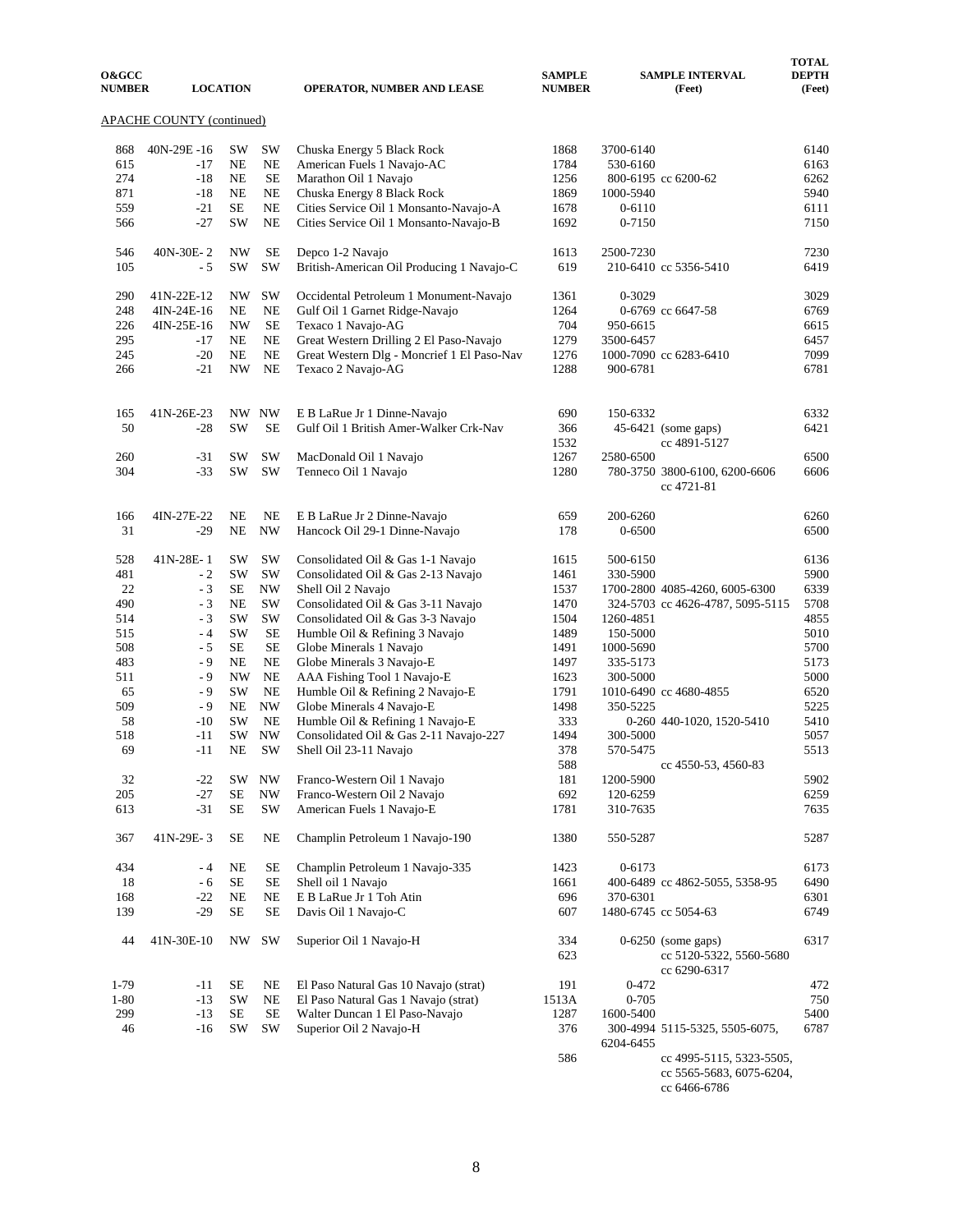| <b>O&amp;GCC</b><br><b>NUMBER</b> |                           | <b>LOCATION</b> |                        | <b>OPERATOR, NUMBER AND LEASE</b>                                              | <b>SAMPLE</b><br><b>NUMBER</b> |                        | <b>SAMPLE INTERVAL</b><br>(Feet)                                                                           | <b>TOTAL</b><br><b>DEPTH</b><br>(Feet) |
|-----------------------------------|---------------------------|-----------------|------------------------|--------------------------------------------------------------------------------|--------------------------------|------------------------|------------------------------------------------------------------------------------------------------------|----------------------------------------|
|                                   | APACHE COUNTY (continued) |                 |                        |                                                                                |                                |                        |                                                                                                            |                                        |
| 128<br>801                        | 41N-30E-21<br>$-22$       | NE<br><b>SE</b> | <b>SW</b><br><b>NE</b> | Superior Oil 23-21 Navajo-M<br>Energy Reserves (Mtn. States) 12 Navajo-O       | 616<br>1832                    |                        | 1105-5995 cc 4935-5122<br>490-2470 2670-3270, 3300-5155<br>cc 4050-80, 4140-4200,<br>cc 4260-4410, 4530-90 | 5991<br>5155                           |
| 834<br>843                        | $-22$<br>$-22$            | SE<br><b>NE</b> | SE<br><b>SW</b>        | Mountain States Resources 16 Navajo-O<br>Mountain States Resources 18 Navajo-O | 1845<br>1854                   | 3520-5200<br>1000-5200 |                                                                                                            | 5200<br>5200                           |
| 640<br>232                        | $-23$<br>$-23$            | SW<br><b>SE</b> | <b>SW</b><br><b>SW</b> | Clinton Oil (Energy Reserves) 3 Navajo-O<br>Pan American Petroleum 1 Navajo-O  | 1774<br>1512                   | 2770-5325              | 0-6800 cc 5058-74, 5127-47,<br>cc 6635-6736                                                                | 5326<br>6805                           |
|                                   |                           |                 |                        |                                                                                |                                |                        | cs 5127-30, 5132-34, 5134-36                                                                               |                                        |
| 582                               | $-23$                     | NW              | <b>SE</b>              | Clinton Oil (Energy Reserves) 2 Navajo-O                                       | 1711                           | 1540-5815              |                                                                                                            | 5855                                   |
| 683                               | $-25$                     | SW              | <b>NW</b>              | Energy Reserves 6 Navajo-O                                                     | 1798                           | 100-5458               |                                                                                                            | 5458                                   |
| 686                               | $-25$                     | NE              | <b>SW</b>              | Energy Reserves 7 Navajo-O                                                     | 1810                           | 0-5830                 |                                                                                                            | 5830                                   |
| 678                               | $-26$                     | <b>NE</b>       | <b>NE</b>              | Energy Reserves 5 Navajo-O                                                     | 1785                           | 20-5790                |                                                                                                            | 5791                                   |
| $1 - 81$                          | $-26$                     | <b>SE</b>       | <b>NE</b>              | El Paso Natural Gas 8 Navajo (strat)                                           | 187                            | 0-580                  |                                                                                                            | 580                                    |
| 425                               | $-30$                     | NE              | <b>NW</b>              | Miami oil Producers 1 Navajo 41-54                                             | 1443                           | 0-6635                 |                                                                                                            | 6637                                   |
| 637                               | $-30$                     | SW              | <b>SE</b><br>SW        | Northwest Pipeline 1 Judy Lee-Navajo                                           | 1764                           | 472-6750               |                                                                                                            | 6752<br>6997                           |
| 113                               | $-36$                     | NW              |                        | Texaco 1 Navajo-Z                                                              | 614                            |                        | 1580-3200 3500-6987<br>cc 5185-5274, 5490-5502                                                             |                                        |
| $1 - 82$                          | 41N-31E-7                 | SE              | NE                     | El Paso Natural Gas 7 Navajo (strat)                                           | 182                            | $0 - 470$              |                                                                                                            | 470                                    |
| $1 - 83$                          | $-18$                     | <b>SE</b>       | <b>NE</b>              | El Paso Natural Gas 2 Navajo (strat)                                           | 1513B                          | $0 - 420$              |                                                                                                            | 421                                    |
| $1 - 84$                          | $-19$                     |                 | NW NW                  | El Paso Natural Gas 3 Navajo (strat)                                           | 190                            | $0 - 725$              |                                                                                                            | 740                                    |
| 35                                | $-19$                     | SW              | <b>NW</b>              | El Paso Natural Gas 1 Bita Peak-Navajo                                         | 176                            | 230-5645               |                                                                                                            | 5648                                   |
|                                   |                           |                 |                        |                                                                                | 561                            |                        | cc 5049-5223, 5530-5645                                                                                    |                                        |
| $1 - 85$                          | $-19$                     | SW              | SE                     | El Paso Natural Gas 4 Navajo (strat)                                           | 175                            | $0 - 605$              |                                                                                                            | 683                                    |
| $1 - 86$                          | $-19$                     | SW              | <b>SE</b>              | El Paso Natural Gas 4X Navajo (strat)                                          | 180                            | 5-690                  |                                                                                                            | 690                                    |
|                                   |                           |                 |                        | APACHE COUNTY - NAVAJO BASELINE (CANYON DECHELLY AREA)                         |                                |                        |                                                                                                            |                                        |
| 499                               | 4N-7W-11                  | SW              | <b>SW</b>              | Gulf Oil 1 Texaco-Navajo                                                       | 1572                           | 0-2374                 |                                                                                                            | 2375                                   |
| 500                               | -36                       | SW              | SW                     | Gulf Oil 1 Navajo-BW                                                           | 1575                           | 0-2030                 |                                                                                                            | 2032                                   |
| 477                               | $6N - 6W - 20$            |                 | NW NW                  | Union Oil 1 Navajo                                                             | 1485                           | 34-2799                |                                                                                                            | 2800                                   |
| 448                               | $6N - 7W - 26$            | NE              | <b>NE</b>              | Texaco 1 Navajo-BF                                                             | 1455                           | 0-2805                 |                                                                                                            | 2825                                   |
| 496                               | $-32$                     | NE              | <b>NE</b>              | Gulf Oil 1 Anadarko-Navajo                                                     | 1577                           | 0-2778                 |                                                                                                            | 2778                                   |
| 453                               | 6N-8W-26                  | <b>SE</b>       | <b>SE</b>              | C J Little 1 Bear Springs-Navajo                                               | 1427                           | 0-2314                 |                                                                                                            | 2322                                   |
| 534                               | 6N-10W-14                 | SW              | <b>NW</b>              | Union Texas Petroleum 1-14 Navajo                                              | 1622                           | 0-3100                 |                                                                                                            | 3101                                   |
| 432                               | 7N-7W-7                   | SW              | SE                     | Depco 1 Navajo                                                                 | 1793                           | 434-2800               |                                                                                                            | 2800                                   |
| 480                               | $-15$                     | <b>SE</b>       | <b>SE</b>              | E F Doherty 1-13 Navajo                                                        | 1505                           | 0-3000                 |                                                                                                            | 3001                                   |
| 430                               | $-26$                     | NW              | <b>NE</b>              | Texaco 1 Navajo-BC                                                             | 1428                           | 0-2937                 |                                                                                                            | 2937                                   |
| 428                               | $-32$                     | <b>NW</b>       | SE                     | Pan American Petroleum 1 Navajo-AB                                             | 1641                           | 50-2415                |                                                                                                            | 3020                                   |
| 437                               | 7N-8W-4                   | NE              | NE                     | Gulf Oil 1 Navajo Agua Sal-Navajo                                              | 1642                           |                        | 30-140 310-70, 490-2650                                                                                    | 2656                                   |
| 466                               | 7N-9W-14                  | SЕ              | <b>SE</b>              | Buttes Gas & Oil 1-14 Navajo                                                   | 1460                           | 260-2700               |                                                                                                            | 2701                                   |
| 531<br>529                        | 7N-10W-1<br>-17           | <b>SE</b>       | NW NW<br>SE            | Union Texas Petroleum 1-1 Navajo<br>Union Texas Petroleum 1-17 Navajo          | 1629<br>1627                   | 210-3435<br>250-3970   |                                                                                                            | 3435<br>3970                           |
|                                   | COCHISE COUNTY            |                 |                        |                                                                                |                                |                        |                                                                                                            |                                        |
|                                   |                           |                 |                        | Willcox Greenhouse 1 Greenhouse                                                |                                | 2000-4000              |                                                                                                            |                                        |
| 981<br>23a                        | 12S-24E-20<br>13S-22E-33  | NE<br>NE        | NW<br>SЕ               | Lloyd Duncan 1 State                                                           | 1925<br>401                    | 5-590                  |                                                                                                            | 4000<br>1435                           |
|                                   |                           |                 |                        |                                                                                | 1630                           | 350-1340               |                                                                                                            |                                        |
| $2 - 3$                           | 13S-24E-23                | SW              | SE                     | Waddell-Duncan 1 McComb                                                        | 1631                           |                        | 216-2760 3970-4500, 6593-6840                                                                              | 6865                                   |
| $2 - 4$                           | 13S-28E-16                | SE              | <b>NW</b>              | Bowie Oil 1                                                                    | 1637                           | 3700 & 3800            |                                                                                                            | 4110                                   |
| 887                               | 13S-30E-27                | NW.             | <b>NW</b>              | Arzon Corporation 1 State                                                      | 1879                           | 35-8950                |                                                                                                            | 8950                                   |
| $2 - 6$                           | 13S-31E-31                | SE              | NE                     | Fitzwater 1 Thayer                                                             | 1632                           | 3650-4095              |                                                                                                            | 4440                                   |
| $2 - 8$                           | 14S-24E-30                | SE              | SW                     | Francis Brothers Oil 1 Proctor                                                 | 1633                           | 3040-4605              |                                                                                                            | 4605                                   |
| 21                                | 14S-30E-36                | NE              | <b>NE</b>              | Arizona Oil & Gas 1 State                                                      | 1636                           | 0-7579                 |                                                                                                            | 7579                                   |
| 48                                | 16S-31E-10                | NE              | <b>NE</b>              | L A Thomson 1 State                                                            | 1543                           | 1800-5434              |                                                                                                            | 5434                                   |
| 794                               | 20S-20E-16                | NE              | NE                     | Phillips Petroleum Huachuca Al State                                           | 1831                           |                        | cc 1885-97, 1899-1906,<br>cc 4295-4305, 5757-81,<br>cc 8500-13                                             | 8513                                   |
| 716                               | 20S-23E-14                | SW              | SW                     | Phillips Petroleum Tombstone Al State                                          | 1821                           | 70-9300                |                                                                                                            | 10561                                  |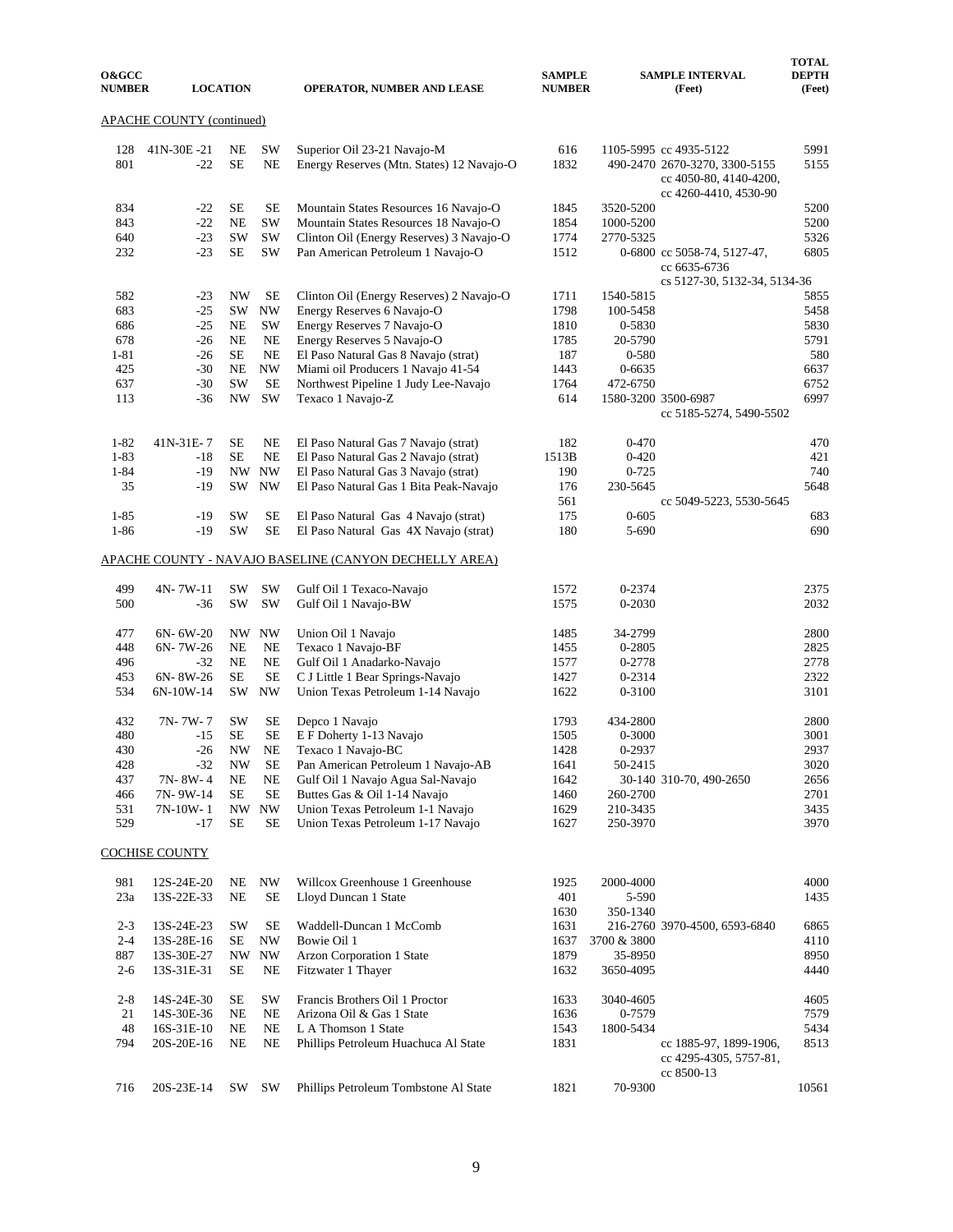| <b>O&amp;GCC</b><br><b>NUMBER</b> | <b>LOCATION</b>              |                          |                          | <b>OPERATOR, NUMBER AND LEASE</b>                                                     | <b>SAMPLE</b><br><b>NUMBER</b> |                    | <b>SAMPLE INTERVAL</b><br>(Feet)              | <b>TOTAL</b><br><b>DEPTH</b><br>(Feet) |
|-----------------------------------|------------------------------|--------------------------|--------------------------|---------------------------------------------------------------------------------------|--------------------------------|--------------------|-----------------------------------------------|----------------------------------------|
|                                   | COCHISE COUNTY (continued)   |                          |                          |                                                                                       |                                |                    |                                               |                                        |
| 833                               | 21S-23E-4                    | SE                       | SE                       | Bedrock Oil 1 State                                                                   | 1844                           | 0-2880             |                                               | 2880                                   |
|                                   |                              |                          |                          | <b>COCONINO COUNTY - Townships North - Ranges East</b>                                |                                |                    |                                               |                                        |
| 222                               | 21S-23E-17                   | SE                       | SE                       | R B Moncrief 1 State                                                                  | 702                            | 1445-2425          |                                               | 2446                                   |
| 93                                | $-19$                        | <b>NE</b>                | <b>SE</b>                | J M Fraser 1 State                                                                    | 667                            |                    | 0-675 1470-1845                               | 1903                                   |
| 34                                | 21S-24E-5                    | <b>NE</b>                | <b>NE</b>                | Southwest Oil 1 Davis-Clark                                                           | 398                            | 470-3400           |                                               | 3570                                   |
| 212                               | - 5                          | <b>NW</b>                | <b>SE</b>                | R B Moncrief 1 Davis-Clark                                                            | 701                            | 300-2120           |                                               | 3523                                   |
| 12                                | 21S-25E-25                   | SE                       | NE                       | Elmer R Allen et al 1 Davis                                                           | 1687                           | 0-5440             |                                               | 5450                                   |
| 224                               | $-25$                        | SE                       | <b>NE</b>                | R B Moncrief 1 Davis                                                                  | 1261                           | 880-4024           |                                               | 4024                                   |
| $2 - 24$                          | 22S-27E-5                    | <b>SE</b>                | <b>NW</b>                | Waddell-Duncan 1 Murray                                                               | 1638                           | 0-2875             |                                               | 4400                                   |
| 793                               | 23S-29E-14                   | $\ensuremath{\text{NW}}$ | <b>NW</b>                | Phillips Petroleum Douglas Al State                                                   | 1833                           |                    | cs 4448-61, 6055-59,<br>cs 7027-54            | 7058                                   |
| 714                               | 23S-30E-8                    | <b>NE</b>                | <b>NE</b>                | Union Oil 80-1 State (geothermal)                                                     | 1813                           | $0 - 710$          |                                               | 715                                    |
| 564                               | 24S-31E-2                    | NE                       | <b>SW</b><br>SW          | Guadalupe Exploration 1 State                                                         | 1686                           | 80-5679            |                                               | 5679<br>3691                           |
| 464<br>71                         | 14N-11E-10                   | NW<br><b>SW</b>          | <b>NE</b>                | Eastern Petroleum 1 Federal-Moqui Bardo                                               | 1469<br>364                    | 215-3681<br>8-3811 |                                               |                                        |
| 498                               | 14N-14E-30<br>$17N - 6E - 6$ | SE                       | <b>SE</b>                | Monsanto 1 Cabin Wash-Federal<br>A A Hopkins Jr 1 Jordan (strat)                      | 1608                           | 50-1254            |                                               | 3811<br>1254                           |
| 667                               | 17N-9E-11                    | SE                       | <b>NW</b>                | Wichita Industries 1-11 Federal                                                       | 1770                           |                    | 0-360 820-4187                                | 4188                                   |
| 661                               | 19N-7E-1                     | <b>SE</b>                | <b>SE</b>                | Wichita Industries 1 Federal                                                          | 1769                           | 0-3512             |                                               | 3512                                   |
| 72                                | 19N-10E-24                   | SE                       | <b>NW</b>                | Western Oil & Minerals 1 Federal                                                      | 608                            | 3-2455             |                                               | 3020                                   |
| 376                               | $-24$                        | SE                       | <b>SW</b>                | Sidney Steinberg 1A Flowalt-Babbitt                                                   | 1384                           | 2270-6500          |                                               | 6500                                   |
| 886                               | 19N-13E-26                   | <b>NW</b>                | NE                       | The Townsend Company 26-1 State                                                       | 1878                           | 0-2960             |                                               | 2960                                   |
| 313                               | 20N-5E-24                    | SW.                      | $\ensuremath{\text{NW}}$ | George E. Willett 1 State                                                             | 1381                           | 22-3775            |                                               | 3781                                   |
| 240                               | 20N-10E-26                   | <b>NW</b>                | <b>SE</b>                | James Pickett 1 Padre Canyon-State                                                    | 1271                           | 150-3595           |                                               | 3596                                   |
| 186                               | 20N-11E-12                   | NE                       | <b>NW</b>                | Roy Owens 1 Diablo Amarillo                                                           | 691                            |                    | 0-2900 cc 3352-91                             | 3628                                   |
| $3-2$                             | 22N-10E-3                    | <b>SW</b>                | NE                       | Flagstaff Assoc 1 Joe Kellum                                                          | 72                             | 600-2255           |                                               | 2278                                   |
| 922                               | 27N-9E-9                     | NE                       | $\mathrm{SW}$            | McCabe Energy 1 Babbitt                                                               | 1907                           | 1600-3356          |                                               | 3445                                   |
| $3 - 3$                           | 15                           | <b>SW</b>                | <b>SW</b>                | Barron-Steele 1 Babbitt                                                               | 119                            | 10-2165            |                                               | 2165                                   |
| 914                               | $-15$                        | <b>SW</b>                | <b>NW</b>                | Clayton Williams Energy 1 Babbitt                                                     | 1900                           | 0-4350             |                                               | 4350                                   |
| $3 - 4$                           | $-21$                        | <b>NE</b>                | <b>NE</b>                | L M Lockhart 1 Babbitt                                                                | 48                             |                    | 74-930 2750-3623                              | 3624                                   |
|                                   |                              |                          |                          |                                                                                       | 580                            |                    | cc 2050-3598                                  |                                        |
| 474                               | 29N-14E-11                   |                          | NW NW                    | Pennzoil 1-11 Hopi                                                                    | 1457                           | 0-6940             |                                               | 6940                                   |
| 321                               | 29N-15E-6                    |                          | NW NW                    | Moore Moore & Miller 1 Hopi                                                           | 1797                           | 1000-6998          |                                               | 6998                                   |
| $3 - 5$<br>$3-6$                  | 34N-8E-35<br>37N-14E-28      | NE<br>N2                 | SE<br>$\rm NE$           | Collins Cobb $1 \times \& 1 \times 3$ (was sample #91)<br>Sinclair Oil & Gas 1 Navajo | 1871<br>114                    | 560-3430<br>0-7210 |                                               | 3432<br>7210                           |
| 275                               | 39N-2E-32                    | <b>NE</b>                | <b>NE</b>                | Rip C Underwood 1-32 Jacob Lake-Fed                                                   | 1246                           | 0-3830             |                                               | 3868                                   |
| 814                               | 41N-1E-19                    | <b>SW</b>                | $\ensuremath{\text{NW}}$ | Shields Exploration 1-19A Federal                                                     | 1852                           | 90-500             |                                               | 500                                    |
| 853                               | $-19$                        | <b>SW</b>                | <b>NE</b>                | Shields Exploration 2-19 Federal                                                      | 1870                           | 0-3756             |                                               | 3756                                   |
| 831                               | 41N-2E-13                    | E2                       | E2                       | Gary Drilling Buckskin Mtn 1-13 Fed                                                   | 1843                           |                    | 0-460 590-600                                 | 700                                    |
| 856                               | $-32$                        | $\rm SE$                 | SE                       | Medallion Oil Co. 1-21 Federal                                                        | 1860                           | 28-4016            |                                               | 4016                                   |
|                                   |                              |                          |                          | COCONINO COUNTY Townships North - Ranges West                                         |                                |                    |                                               |                                        |
| 47                                | 25N-8W-34                    | NE                       | $\rm NE$                 | Ray Terry Oil 1 State                                                                 | 1524                           | $0-1940$           |                                               | 1943                                   |
| 6                                 | 28N-1W-35                    | SW                       | $\rm NE$                 | Sinclair Oil & Gas 1 Santa Fe Pacific                                                 | 126                            | 0-2180             |                                               | 3544                                   |
|                                   |                              |                          |                          |                                                                                       | 1517                           |                    | 2206-3360 (some gaps)<br>3510-30 cc 2891-2932 |                                        |
| 816                               | 41N-1W-23                    | NW                       | <b>SE</b>                | Shields Exploration 1-23 Federal                                                      | 1851                           | 90-550             |                                               | 550                                    |
| 817                               | -24                          | NE                       | $\ensuremath{\text{NW}}$ | Shields Exploration 11-24 Federal                                                     | 1851                           | 90-540             |                                               | 540                                    |
| 772                               | $-24$                        | NE                       | SW                       | Shields Exploration 4-24 Federal (strat)                                              | 1836                           | 0-730              |                                               | 750                                    |
| 774                               | .24                          | NE                       | $\mathrm{SW}$            | Shields Exploration 5-24 Federal (strat)                                              | 1837                           | $0 - 480$          |                                               | 480                                    |
| 703                               | $-24$                        | NW                       | SE                       | Travis Oil 1-24 Federal                                                               | 1811                           | $0 - 900$          |                                               | 900                                    |
| 771                               | $-24$                        | NW                       | <b>SE</b>                | Shields Exploration 2-24 Federal (strat)                                              | 1835                           | $0 - 500$          |                                               | 500                                    |
| 715                               | $-24$                        | NW                       | SЕ                       | Shields Exploration 1-24 Federal (strat)                                              | 1817                           | $0 - 455$          |                                               | 482                                    |
| 775                               | $-24$                        | NW                       | <b>SE</b>                | Shields Exploration 6A-24 Federal (strat)                                             | 1838                           | $0 - 490$          |                                               | 491                                    |
| 859                               | $-24$                        | SE                       | NE                       | Shields Exploration 12-24 Federal)                                                    | 1873                           |                    | 0-4900 5010-5436<br>cc 4968-4998              | 5436                                   |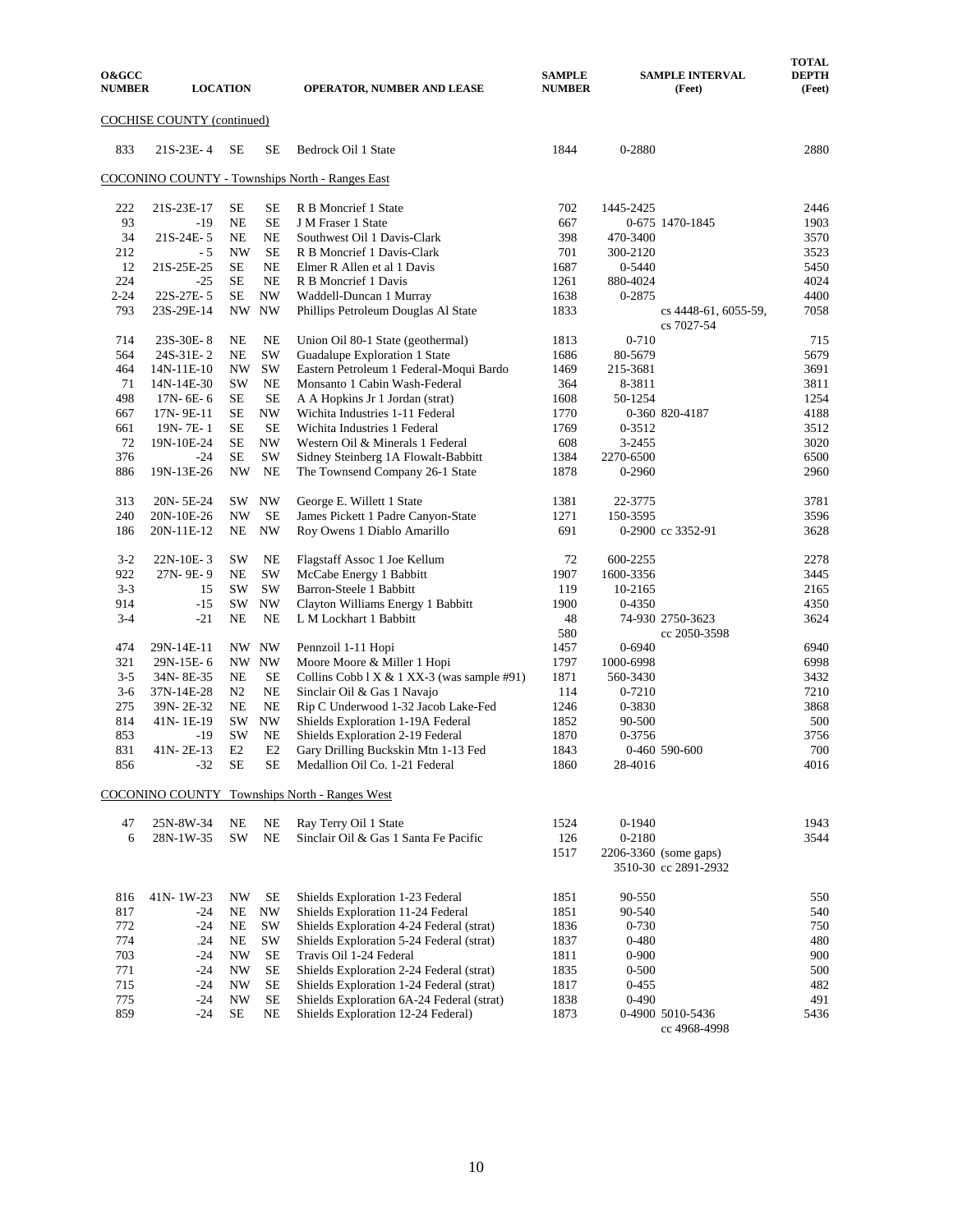| <b>O&amp;GCC</b><br><b>NUMBER</b> |                                       | <b>LOCATION</b> |                        | <b>OPERATOR, NUMBER AND LEASE</b>                                              | <b>SAMPLE</b><br><b>NUMBER</b> |                        | <b>SAMPLE INTERVAL</b><br>(Feet)   | <b>TOTAL</b><br><b>DEPTH</b><br>(Feet) |
|-----------------------------------|---------------------------------------|-----------------|------------------------|--------------------------------------------------------------------------------|--------------------------------|------------------------|------------------------------------|----------------------------------------|
| <b>GILA COUNTY</b>                |                                       |                 |                        |                                                                                |                                |                        |                                    |                                        |
| 838<br>585                        | $4N-12E-4$<br>5N-17E-31               | SЕ              | <b>NW</b><br>NW NE     | Sanchez O'Brien 1-4 Federal<br>Astro-Tex Oil 1 Federal                         | 1849<br>1715                   | 600-3494               | 0-2105 cc 1960-2105                | 3494<br>2105                           |
|                                   | <b>GRAHAM &amp; GREENLEE COUNTIES</b> |                 |                        |                                                                                |                                |                        |                                    |                                        |
| 929                               | 4S-30E-18                             | NE              | <b>SW</b>              | APS TG 1-05 fee                                                                | 1909                           |                        | 40-540 wc 555-635                  | 635                                    |
| 931                               | 4S-30E-19                             |                 | NW NW                  | APS TG 3-05 fee                                                                | 1910                           |                        | 120-320 wc 337-1000                | 1000                                   |
| 620                               | 5S-24E-16                             |                 | NW SW                  | Nix Drilling 1 State (geothermal)                                              | 1809                           | $0 - 700$              |                                    | 700                                    |
|                                   |                                       |                 |                        | Bureau of Geology & Mineral Tech Heat-Flow Project                             | 1834                           |                        |                                    |                                        |
| 779                               | 8S-26E-31                             | <b>SE</b>       |                        | SW SE<br>$HF-10$                                                               | 1834                           | $0 - 160$              |                                    | 160                                    |
| 780                               | $-34$                                 | <b>SW</b>       |                        | SW SW<br>$HF-5$                                                                | 1834                           | $0 - 210$              |                                    | 213                                    |
| 781<br>782                        | 9S-26E-8                              | SЕ              | NW NW NW               | NE NW<br>$HF-1$<br>$HF-3$                                                      | 1834<br>1834                   | $0 - 200$<br>$0 - 200$ |                                    | 206                                    |
| 783                               | - 9<br>$-9$                           | SW.             |                        | NW SW<br>$HF-4$                                                                | 1834                           | $0 - 210$              |                                    | 200<br>210                             |
| 784                               | $.10\,$                               | <b>SW</b>       |                        | SE NW<br>$HF-6$                                                                | 1834                           | $0 - 180$              |                                    | 200                                    |
| 785                               | $-15$                                 | <b>SW</b>       |                        | SE NW<br>$HG-7$                                                                | 1834                           | $0 - 210$              |                                    | 213                                    |
| 786                               | $-17$                                 | NE              |                        | NW NW<br>$HG-2$                                                                | 1834                           | $0 - 200$              |                                    | 200                                    |
| 798                               | 16                                    | <b>NW</b>       | <b>NE</b>              | Phillips Petroleum Safford Al State                                            | 1829                           |                        | cs 6090-91, 8330-02,<br>cs 8501-07 | 8509                                   |
| 249                               | $11S-22E-2$                           | SЕ              | SE                     | Ram Oil 1 Sierra Bonita                                                        | 1345                           | 180-1815               |                                    | 1823                                   |
|                                   |                                       |                 |                        | MARICOPA COUNTY - Townships North - Ranges East                                |                                |                        |                                    |                                        |
| $7-4$                             | $2N - 4E - 30$                        | SЕ              | SW                     | S P Newcom 1 Langley                                                           | 1651                           | 745-920                |                                    | 920                                    |
| $7 - 8$                           | $4N - 4E - 8$                         | <b>SE</b>       | <b>SW</b>              | Paul Biery 1 State                                                             | 1788                           | 0-5390                 |                                    | 5396                                   |
| 14                                | 5N-3E-14                              | NE              | <b>NW</b>              | Landrum-Gabrielson 14-1 State                                                  | 1790B                          | 790-1136               |                                    | 1146                                   |
| 16                                | 5N-4E-7                               | SW              | NE                     | Landrum-Gabrielson 1 Salyer                                                    | 1790A                          | 398-1040               |                                    | 1040                                   |
|                                   |                                       |                 |                        | <b>MARICOPA COUNTY - Townships North - Ranges West</b>                         |                                |                        |                                    |                                        |
| $7 - 13$                          | $1N - 4W - 34$                        | NE              | NW                     | Reaves Oil 1 Fuqua                                                             | 1653                           | 1735-3845              |                                    | 4117                                   |
| 617                               | $2N-1W-2$                             | SW              | <b>NW</b>              | Calif Liquid Gas Storage Well 1 Roach-Baker                                    | 1726                           | 100-1030               |                                    | 3224                                   |
| 548                               | $-2$                                  | NW              | SW                     | Southwest Salt 2 Roach-Baker (strat)                                           | 1681                           | $0 - 1070$             |                                    | 3425                                   |
| 866                               | $-19$                                 | NE              | NE                     | Bob James Suncor No. 1-19                                                      | 1867                           | $0 - 4000$             |                                    | 4000                                   |
| 911                               | 19                                    | NE              | $_{\rm NE}$            | Copper Eagle Gas Storage 1-19 SunCor                                           | 1897                           | 120-8307               |                                    | 8307                                   |
| 877                               | $-23$<br>$2N-2W-12$                   | <b>SW</b>       | <b>NE</b>              | Arrowhead Oil & Gas 32-23 Suncor                                               | 1874                           | 400-6650               |                                    | 6650                                   |
| 912<br>909                        | $-24$                                 | NE<br>SW        | SE<br>SW               | Copper Eagle Gas Storage 1-12 Kakerlee<br>Copper Eagle Gas Storage 1-24 SunCor | 1898<br>1896                   | 124-8334<br>80-6050    |                                    | 8334<br>6053                           |
| 803                               | 5N-3W-28                              | <b>SE</b>       | <b>SE</b>              | Tri Oil 78-28 State                                                            | 1841                           | 310-4540               |                                    | 4540?                                  |
| 773                               | $-34$                                 |                 | SW NW                  | Salt River Basin Fletcher 1 Federal                                            | 1822                           | 40-3980                |                                    | 3980                                   |
|                                   |                                       |                 |                        | <b>MARICOPA COUNTY - Townships South - Ranges East</b>                         |                                |                        |                                    |                                        |
|                                   |                                       |                 |                        |                                                                                |                                |                        |                                    |                                        |
| 611<br>605                        | $2S - 6E - 1$<br>- 1                  | SE<br><b>NE</b> | <b>NE</b><br><b>SE</b> | Geothermal Kinetics 2 Power Ranches<br>Geothermal Kinetics 1 Power Ranches     | 1735<br>1727                   | $0-10454$<br>1450-9207 |                                    | 10454<br>9207                          |
|                                   |                                       |                 |                        | MARICOPA COUNTY - Townships South - Ranges West                                |                                |                        |                                    |                                        |
| 573                               | 2S-9W-30                              | <b>SW</b>       | <b>SE</b>              | P & H Development 1 Federal                                                    | 1699                           | $0-1690$               |                                    | 1700                                   |
|                                   | <b>MOHAVE COUNTY</b>                  |                 |                        |                                                                                |                                |                        |                                    |                                        |
| 867                               | 26N-16W-16                            | NE              | NE                     | TranAm Energy 1 Red Lake                                                       | 1872                           | $0 - 2470$             |                                    | 2470                                   |
| 542                               | $-22$                                 | SW              | SW                     | El Paso Natural Gas 1 Red Lake-Fed (strat)                                     | 1682                           | 0-5900                 |                                    | 5994                                   |
| 913                               | 27N-17W-13                            | NE              | SE                     | Red Lake Gas Storage 1-D Red Lake-(strat)                                      | 1899                           | 930-3160               |                                    | 3163                                   |
| 706                               | 36N-9W-30                             | NE              | <b>SW</b>              | Gulf Oil Cordillera BJ 1 Federal                                               | 1815                           |                        | 100-5961 cc 3262-4142              | 5961                                   |
| 879                               | 37N-12W-15                            | <b>SE</b>       | SE                     | Medallion Oil 1-15 Federal                                                     | 1876                           | 400-5003               |                                    | 5000                                   |
| 43                                | 38N-5W-31                             | <b>NW</b>       | <b>SE</b>              | Western Drilling-Valen Oil 1 Federal                                           | 603                            | 0-4662                 |                                    | 4666                                   |
| 53<br>502                         | 38N-7W-17<br>-29                      | <b>SW</b><br>NW | SW<br>NE               | Roger A Fields 1X Federal<br>James J Harris 1 Federal                          | 338<br>1616                    | 25-1159<br>678-1115    |                                    | 1780<br>1115                           |
| 705                               | 38N-10W-17                            | <b>SW</b>       | <b>NE</b>              | Home Petroleum 17-1A Federal                                                   | 1812                           | 70-3120                |                                    | 3125                                   |
| 713                               | 39N-5W-10                             | NW              | NE                     | Copaquen Pipe Valley 1A-10 Federal                                             | 1823                           | $0-1286$               |                                    | 1600                                   |
| 42                                | 39N-6W-14                             |                 | SW NW                  | Paul Poteet & Tony Lyons 1 Federal                                             | 1550                           | 0-2300                 |                                    | 2303                                   |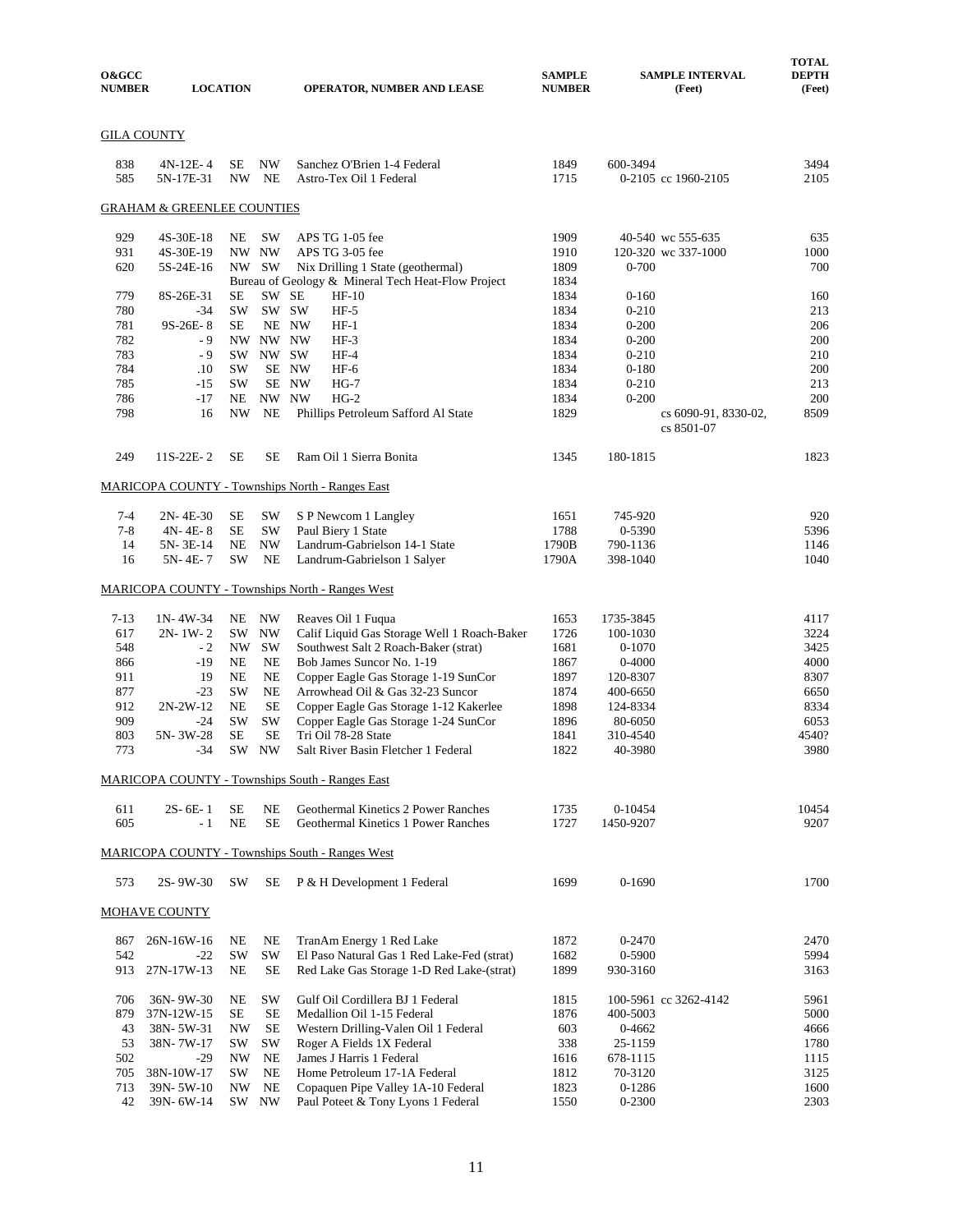| <b>O&amp;GCC</b><br><b>NUMBER</b> |                                  | <b>LOCATION</b> |                             | <b>OPERATOR, NUMBER AND LEASE</b>                                          | <b>SAMPLE</b><br><b>NUMBER</b> |                  | <b>SAMPLE INTERVAL</b><br>(Feet)                     | <b>DEPTH</b><br>(Feet) |
|-----------------------------------|----------------------------------|-----------------|-----------------------------|----------------------------------------------------------------------------|--------------------------------|------------------|------------------------------------------------------|------------------------|
|                                   | <b>MOHAVE COUNTY (continued)</b> |                 |                             |                                                                            |                                |                  |                                                      |                        |
| 56                                | 39N- 6W -35                      | NE              | <b>SW</b>                   | Tony Lyons 1 Federal                                                       | 365                            |                  | 0-135 885-1820                                       | 1820                   |
| 347                               | 39N-7W-2                         | <b>NE</b>       | <b>SE</b>                   | Skelly Oil 1 Federal-A                                                     | 1388                           | 0-4030           |                                                      | 4031                   |
| 114                               | 39N-13W-35                       | <b>SE</b>       | <b>SW</b>                   | Tennessee Gas Transmission 1 Schreiber-Fed                                 | 611                            | 130-4015         |                                                      | 4015                   |
| 40                                | 40N-6W-12                        | NW              | <b>SW</b>                   | T W George 1 Federal                                                       | 1311                           | 0-2202           |                                                      | 2202                   |
| 813                               | $-26$                            | NW -            | <b>NW</b>                   | <b>Brooks Exploration 1-26 Federal</b>                                     | 1842                           | 100-6920         |                                                      | 7070                   |
| 846                               | $-27$                            | <b>NE</b>       | <b>NE</b>                   | Brooks Exploration 1-27 Federal                                            | 1856                           | 0-2500           |                                                      | 2500                   |
| 33                                | 40N-8W-28                        | SE              | <b>SW</b>                   | Falcon Seaboard - Valen Oil & Min 1 Fed                                    | 11                             | 200-3739         |                                                      | 3753                   |
| 677                               | 40N-9W-18                        | <b>NE</b>       | <b>SW</b>                   | Pyramid Oil 2 Federal                                                      | 1787                           | 1500-4500        |                                                      | 4509                   |
| 676                               | 41N-9W-28                        | <b>NE</b>       | <b>SE</b>                   | Pyramid Oil 1 Federal                                                      | 1786                           | 0-4150           |                                                      | 4150                   |
| 889<br>699                        | 41N-11W-10                       | <b>NE</b><br>C  | <b>SE</b><br>N <sub>2</sub> | Premco Western 1-10 Federal<br>Murel Goodell Basin 1 State                 | 1883                           | 20-1025          |                                                      | 1100<br>900            |
|                                   | 41N-16W-16                       |                 |                             |                                                                            | 1808                           |                  | 30-300 350-450, 610-900                              |                        |
|                                   | NAVAJO COUNTY                    |                 |                             |                                                                            |                                |                  |                                                      |                        |
| 369                               | 10N-19E-15                       |                 | NW NW                       | Tenneco Oil 1 Federal                                                      | 1390                           | 60-1840          |                                                      | 1840                   |
| 368                               | 10N-21E-31                       | <b>NE</b>       | <b>SE</b>                   | Tenneco Oil 1X Fort Apache                                                 | 1391                           | 430-4059         |                                                      | 4059                   |
| 835                               | 11N-22E-29                       | <b>SW</b>       | SW                          | Resource Operating, Inc. 1 Federal                                         | 1853                           | 0-4155           |                                                      | 4155                   |
| 374                               | 12N-17E-18                       | SE              | <b>SE</b>                   | Tenneco Oil 1 Federal-A                                                    | 1387                           | $0 - 1700$       |                                                      | 1700                   |
| 76                                | 12N-23E-25                       | SW              | <b>NE</b>                   | Pan Amer Pet 1 New Mexico Arizona Land-B                                   | 375                            | 110-4497         |                                                      | 4497                   |
|                                   |                                  |                 |                             |                                                                            | 585                            |                  | cc 1473-1508, 1809-24;                               |                        |
| 654                               | 13N-18E-8                        | <b>NE</b>       | <b>SE</b>                   | Morton Brothers 8-1 Federal                                                | 1749                           | 146-3643         | cc 1874-1909, 4079-87                                | 3646                   |
| $9-1$                             | 13N-20E-3                        | <b>SE</b>       | <b>SE</b>                   | Phil D Lynch 1 Aztec Land & Cattle                                         | 27                             | 90-3100          |                                                      | 3140                   |
|                                   |                                  |                 |                             |                                                                            |                                |                  |                                                      |                        |
|                                   | 154/175 14N-18E-12               |                 | <b>NW</b>                   | California Oil 1 and 1A State                                              | 1656                           |                  | cc 141-2947                                          | 2947                   |
| 291                               | 14N-19E-35                       | NE              | <b>NE</b>                   | Taubert & Steed 1 Babbitt Bros                                             | 1281                           | 100-3822         |                                                      | 3822                   |
| 659                               | 14N-20E-8                        | <b>SW</b>       | <b>NE</b>                   | Webb Resources 8-1 New Mex & Ariz Land                                     | 1765                           | 0-3608           |                                                      | 3608                   |
| 660                               | $-29$                            | <b>NW</b>       | <b>SE</b>                   | Webb Resources 29-1 Rocking Chair Ranch                                    | 1768                           | 700-3394         |                                                      | 3394                   |
| 61                                | $-33$                            | $\mathsf{C}$    | <b>NE</b>                   | Lydia Johnson 1 Aztec Land & Cattle                                        | 1490                           | 0-3733           |                                                      | 3746                   |
| $9 - 3$                           | $-33$                            | <b>NE</b>       | <b>SE</b>                   | L M Lockhart 1 Aztec Land & Cattle                                         | 37                             | 10-3560          |                                                      | 3734                   |
|                                   |                                  |                 |                             |                                                                            | 554                            |                  | cc 1678-3734                                         |                        |
| 662                               | 14N-21E-30                       | SW              | <b>NW</b>                   | Webb Resources 30-1 New Mex & Ariz Land                                    | 1767                           | 0-3804           |                                                      | 3804                   |
| 658                               | 14N-22E-6                        | <b>NE</b>       | <b>SE</b>                   | Webb Resources 6-1 New Mex & Ariz Land                                     | 1763                           | 0-3620           |                                                      | 3631                   |
| $9 - 5$                           | 15N-18E-19                       | <b>NE</b>       | <b>NE</b>                   | Union Oil-Cont Oil 1 Aztec Land & Cattle                                   | 21                             | 40-1530          |                                                      | 3850                   |
|                                   |                                  |                 |                             |                                                                            | 557                            |                  | cc 1698-1713, 3357-86                                |                        |
| $9 - 8$                           | 15N-19E-34                       | <b>SW</b>       | <b>NE</b>                   | Union Oil-Cont Oil 1 New Mex & Ariz Land                                   | 558                            |                  | 30-3508 cc 2820-3126, 3364-3609                      | 3609                   |
| 343                               | 15N-22E-3                        | <b>NE</b>       | <b>NE</b>                   | Arkla Explr 55 New Mex & Ariz Land (strat)                                 | 1495                           | $0 - 610$        |                                                      | 975                    |
| 323                               | 15N-23E-10                       | <b>SW</b>       | <b>NE</b>                   | Arkla Explr 7 State (strat)                                                | 1352                           | $0 - 1060$       |                                                      | 1060                   |
| 86                                | 16N-18E-9                        | SW              | NE                          | Pan American Pet 1 Aztec Land & Cattle-B                                   | 374<br>584                     | 100-3936         | cc 1812-63, 3650-82                                  | 3936                   |
|                                   |                                  |                 |                             |                                                                            |                                |                  |                                                      |                        |
| 85                                | 16N-20E-5                        | SE              | NE                          | Pan American Pet 1 Aztec Land & Cattle-A                                   | 379<br>589                     |                  | 10-3370 3540-3686, 3720-4000<br>cc 1529-77, 1721-71, | 4003                   |
| 329                               | 16N-22E-16                       | SE              | NE                          | Arkla Explr 64 State (strat)                                               | 1374                           | 0-580            | cc 3297-3322, 3686-97                                | 3380                   |
| 362                               | $-23$                            | $\rm NE$        | <b>SE</b>                   | Arkla Explr 19 New Mex & Ariz Land (strat)                                 | 1796                           | 40-890           |                                                      | 945                    |
| 328                               | $-27$                            | $\rm NE$        | <b>SE</b>                   | Arkla Explr 77 New Mex & Ariz Land (strat)                                 | 1363                           | $0 - 600$        |                                                      | 1000                   |
|                                   |                                  |                 |                             |                                                                            |                                |                  |                                                      |                        |
| 357                               | 16N-23E-5                        | SW              | $\ensuremath{\text{NW}}$    | Arkla Explr 15 New Mex & Ariz Land (strat)                                 | 1510                           | 40-975           |                                                      | 1157                   |
| 342                               | $-13$                            |                 | NW NW                       | Arkla Explr 16 New Mex & Ariz Land (strat)                                 | 1493                           | $0 - 1010$       |                                                      | 1430                   |
| 358<br>359                        | $-18$<br>$-27$                   | SW<br>SW        | <b>NW</b><br>SE             | Arkla Explr 25 State (strat)<br>Arkla Explr 10 New Mex & Ariz Land (strat) | 1501<br>1509                   | 50-972<br>70-820 |                                                      | 1100<br>1009           |
| 336                               | $-28$                            | <b>SW</b>       | <b>SE</b>                   | Occidental Petroleum 1 State (strat)                                       | 1359                           | $0 - 1030$       |                                                      | 1035                   |
| 338                               | $-30$                            | $\rm SE$        | $\ensuremath{\text{NW}}$    | Occidental Petroleum 2 State (strat)                                       | 1360                           | $0 - 960$        |                                                      | 960                    |
| 555                               | -34                              | NW              | NE                          | R W Little 1 State                                                         | 1683                           | $0 - 1004$       |                                                      | 1006                   |
|                                   |                                  |                 |                             |                                                                            |                                |                  |                                                      |                        |
| 532                               | 17N-21E-6                        | SE              | NE                          | Aritex Development 2 Fee Strat                                             | 1621                           |                  | 50-1140 cc 1005-1110                                 | 1140                   |
| 530                               | - 6                              | NE              | <b>SE</b>                   | Aritex Development 1 Fee Strat                                             | 1609                           | 130-1100         |                                                      | 1100                   |
| 331                               | 17N-22E-21                       | NW              | $\mathrm{SW}$               | Arkla Explr 33 New Mex & Ariz Land (strat)                                 | 1496                           | 0-1140           |                                                      | 1142                   |
| 334                               | $-24$                            | NW              | SW                          | Arkla Explr 7 New Mex & Ariz Land (strat)                                  | 1508                           | $0 - 1270$       |                                                      | 1275                   |

 **TOTAL**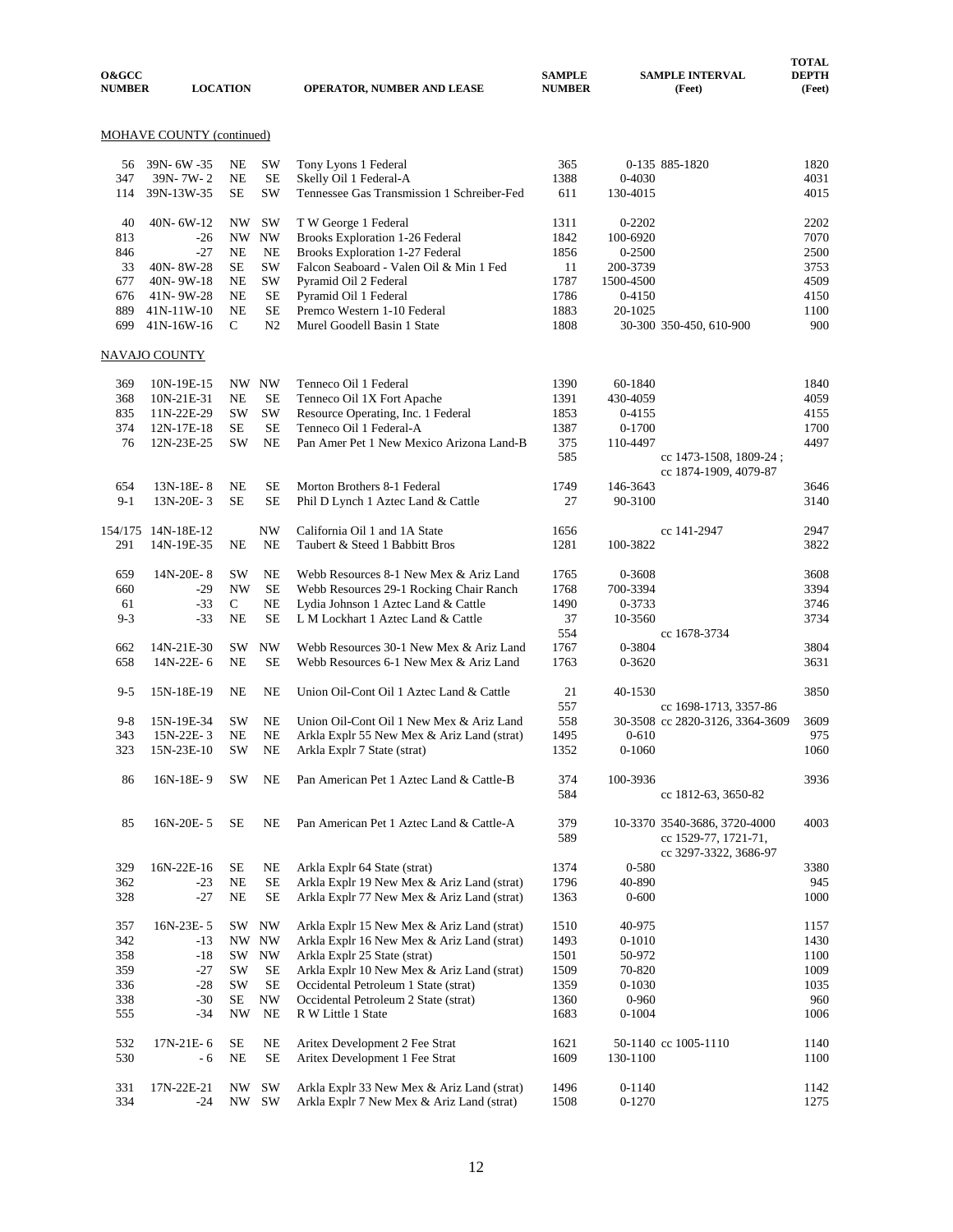| <b>O&amp;GCC</b><br><b>NUMBER</b> | <b>LOCATION</b>           |           |           | OPERATOR, NUMBER AND LEASE                   | <b>SAMPLE</b><br><b>NUMBER</b> | <b>SAMPLE INTERVAL</b><br>(Feet) | <b>TOTAL</b><br><b>DEPTH</b><br>(Feet) |
|-----------------------------------|---------------------------|-----------|-----------|----------------------------------------------|--------------------------------|----------------------------------|----------------------------------------|
|                                   | NAVAJO COUNTY (continued) |           |           |                                              |                                |                                  |                                        |
| 326                               | $-36$                     | NW        | <b>SW</b> | Arkla Explr 3 State (strat)                  | 1364                           | $0 - 820$                        | 1170                                   |
| 337                               | 17N-23E-5                 | <b>SE</b> | SW        | Arkla Explr 6 New Mex & Ariz Land (strat)    | 1507                           | 0-1330                           | 1635                                   |
| 361                               | - 8                       | <b>SW</b> | <b>SE</b> | Arkla Explr 44 New Mex & Ariz Land (strat)   | 1604                           | 50-1260                          | 1331                                   |
| 335                               | $-19$                     | <b>NE</b> | <b>NE</b> | Arkla Explr 36 New Mex & Ariz Land (strat)   | 1372                           | 0-1090                           | 1473                                   |
| 333                               | $-29$                     | <b>SE</b> | <b>NE</b> | Arkla Explr 39 New Mex & Ariz Land (strat)   | 1351                           | 0-980                            | 1340                                   |
| 364                               | 17N-23E-31                | SW        | <b>SW</b> | Arkla Explr 20 New Mex & Ariz Land (strat)   | 1492                           | 100-970                          | 1029                                   |
| 83                                | 18N-20E-28                | SW        | <b>NE</b> | Arrowhead Oil & Gas-Besoyan Bros 1 State     | 694                            | $0-1740$                         | 1987                                   |
| 977                               | $-30$                     | <b>NW</b> | <b>SE</b> | APS Cholla CO2 Test 1 Fee                    | 1924                           | 50-3853                          | 3853                                   |
| 470                               | $-31$                     | <b>SE</b> | <b>SE</b> | G B Cree Jr 1 Hunt                           | 1453                           | 0-1545 cc 1545-1605              | 1615                                   |
| 54                                | $-31$                     | <b>SE</b> | <b>SE</b> | Besoil 1 Hunt                                | 1670                           | 55-900                           | 1683                                   |
| 460                               | $-33$                     | <b>SW</b> | <b>SW</b> | G B Cree Jr 1 Scorse                         | 1436                           | 0-3570 cc 1559-1648              | 3585                                   |
| 55                                | $-33$                     | <b>SE</b> | SW        | <b>Besoil 1 Perkins</b>                      | 699                            | $0-465$                          | 485                                    |
| 340                               | 18N-23E-18                | <b>NE</b> | <b>SW</b> | Arkla Explr 24 New Mex & Ariz Land (strat)   | 1499                           | $0 - 900$                        | 1560                                   |
| 360                               | $-21$                     | <b>NE</b> | <b>NE</b> | Arkla Explr 23 New Mex & Ariz Land (strat)   | 1500                           | $0 - 1400$                       | 1919                                   |
| 26                                | 19N-22E-1                 | NW        | <b>SW</b> | Hager Mills & Landrum 1 Santa Fe             | 129                            | 0-1180                           | 1182                                   |
| $9 - 28$                          | 19N-23E-6                 | <b>SW</b> | <b>NW</b> | General Petroleum 14-6 Creager-State         | 124                            | 50-3430                          | 3432                                   |
| $9 - 30$                          | $-36$                     | <b>SW</b> | <b>SW</b> | Duval 29 State (strat)                       | 1313                           | $0 - 700$                        | 1454                                   |
| 656                               | 20N-15E-25                | <b>NE</b> | <b>SE</b> | Webb Resources 25-1 New Mex & Ariz Land      | 1753                           | 0-3795                           | 3797                                   |
| 211                               | 20N-21E-4                 | <b>NW</b> | <b>SE</b> | Linehan & Stoltenberg 1 Matthews-State       | 1173                           | 120-965                          | 965                                    |
| 1095                              | 20N-21E-27                | <b>NE</b> | <b>NE</b> | Triomphe Energy 1 Triomphe Fee               | 1930                           | 60-4000                          | 4521                                   |
| 231                               | 21N-18E-35                | SW        | <b>NW</b> | Peak Petroleum 1 New Mex & Ariz Land (strat) | 1268                           | 400-1350                         | 1350                                   |
| 307                               | 26N-16E-15                | NW        | <b>NW</b> | Texaco 1 Hopi-A                              | 1366                           | 0-5870 cc 5830-5906              | 5915                                   |
| 312                               | 28N-15E-9                 | SW        | <b>SE</b> | Atlantic Refining 9-1 Hopi                   | 1358                           | 10-6640                          | 6640                                   |

| $10-1$ |  | 12S-11E-6 SW NE Eloy Development 1 State                    | 1679 | 576 600 2200-4800     | 4950  |
|--------|--|-------------------------------------------------------------|------|-----------------------|-------|
| 597    |  | 16S-15E-5 NE SW Humble Oil & Ref (Exxon) 1 State-32 (strat) | 1724 | 230-12556             | 12571 |
| 797    |  | 17S-8E-36 NW SE Phillips Petroleum Redondo Al State         | 1830 | cs 9000-11            | 9021  |
|        |  | 796 17S-15E-10 SW NE Phillips Petroleum Mtn View Al State   | 1840 | cs 8325-27, 8329-32   | 8333  |
| 3      |  | 18S-18E-33 N2 S2 Cienega Basin Oil & Gas 1 State            | 1648 | $170-590$ (some gaps) | 2760  |
| 219    |  | 19S-18E-29 NE NE Mountain States Exploration 1A State       | 1277 | 45-4410               | 4410  |

310 29N-19E- 8 SE NE Amerada Petroleum 1 Hopi 1370 0-7750 7750

309 30N-17E-35 SW NE Skelly Oil 1 Hopi-A 1355 200-2700 2800-7780 7780

283 38N-19E-24 SE SW Tenneco Oil 1 Navajo 1286 0-7400 1281 38N-21E-29 NE NW Superior Oil 21-29 Navajo V 1367 5770-7207 207

 270 39N-21E-36 NE NW Texaco 1 Navajo-AM 1283 1110-7182 cc 6852-6912 7182 13 42N-18E-34 SW SE Texaco-Skelly-Sinclair 1 Navajo-A 16 10-2560 4523

R Y Walter & Petrofunds 1A Navajo

Superior Oil 21-29 Navajo-W

#### PIMA COUNTY - Townships South - Ranges West

PIMA COUNTY - Townships South - Ranges East

| 709 | $12S - 6W - 9$ | <b>SE</b> | NE.<br>the contract of the contract of the con- | NANO'LTEX JPAZA 1 Federal<br>the contract of the contract of the contract of the contract of the contract of | 1814<br>_____ | 1044 | 1044 |
|-----|----------------|-----------|-------------------------------------------------|--------------------------------------------------------------------------------------------------------------|---------------|------|------|
|     |                |           |                                                 |                                                                                                              |               |      |      |

### PINAL COUNTY

| 5B        | 1S-8E-17   | SЕ        | SE        | Robison & Mason Drilling 1 Nichols-State       | 1674 | 1000-1790                     | 2836  |
|-----------|------------|-----------|-----------|------------------------------------------------|------|-------------------------------|-------|
| $11-2$    | 2S-10E-32  |           | SW        | East Lantron 1 State                           | 1646 | 795-870 905, 980, 1007        | 1020  |
| 15        | 5S-10E-31  | <b>SW</b> | <b>SW</b> | Western Oil Fields 1 Federal                   | 1647 | 1930-5140                     | 5142  |
| 622       | 7S-8E-8    | SE        | <b>SW</b> | Geothermal Kinetics-Amax Expl 1 Pima Farms     | 1747 | 925-8024                      | 8024  |
| 925       | $-11$      | <b>SW</b> | NE.       | El Paso Natural Gas 1-11 State                 | 1906 | 1000-3170                     | 3170  |
| 926       | $-20$      | C         | NE.       | El Paso Natural Gas 1-20 State                 | 1905 | 90-3316                       | 3316  |
| 933       | $-21$      | <b>SW</b> | NW        | El Paso Natural Gas 1-21 AGS                   | 1908 | 95-8784                       | 8784  |
| 923       | $-27$      | SE        | <b>SW</b> | Unocal Picacho 1-27 City of Mesa               | 1903 | 57-1677 cc 1709-4893 selected | 4895  |
| 702       | $7S-10E-2$ | NW        | SE.       | Anschutz Texoma 1-10-2 (Phillips Pet Al) State | 1818 | 210-17960 cc 17983-92         | 18013 |
| 583       | $8S-8E-2$  | NW        | <b>SE</b> | Humble Oil & Ref (Exxon) 1 State-74 (strat)    | 1722 | 46-10179                      | 10179 |
| $11 - 15$ | 8S-16E-25  | <b>SW</b> | <b>SE</b> | Santa Maria Exploration 1                      | 1649 | $0 - 2144$                    | 2144  |
| 858       | $9S-12E-2$ | <b>SW</b> | <b>SW</b> | Apollo Oil Corp. 1 State                       | 1863 | $0 - 160$                     | 168   |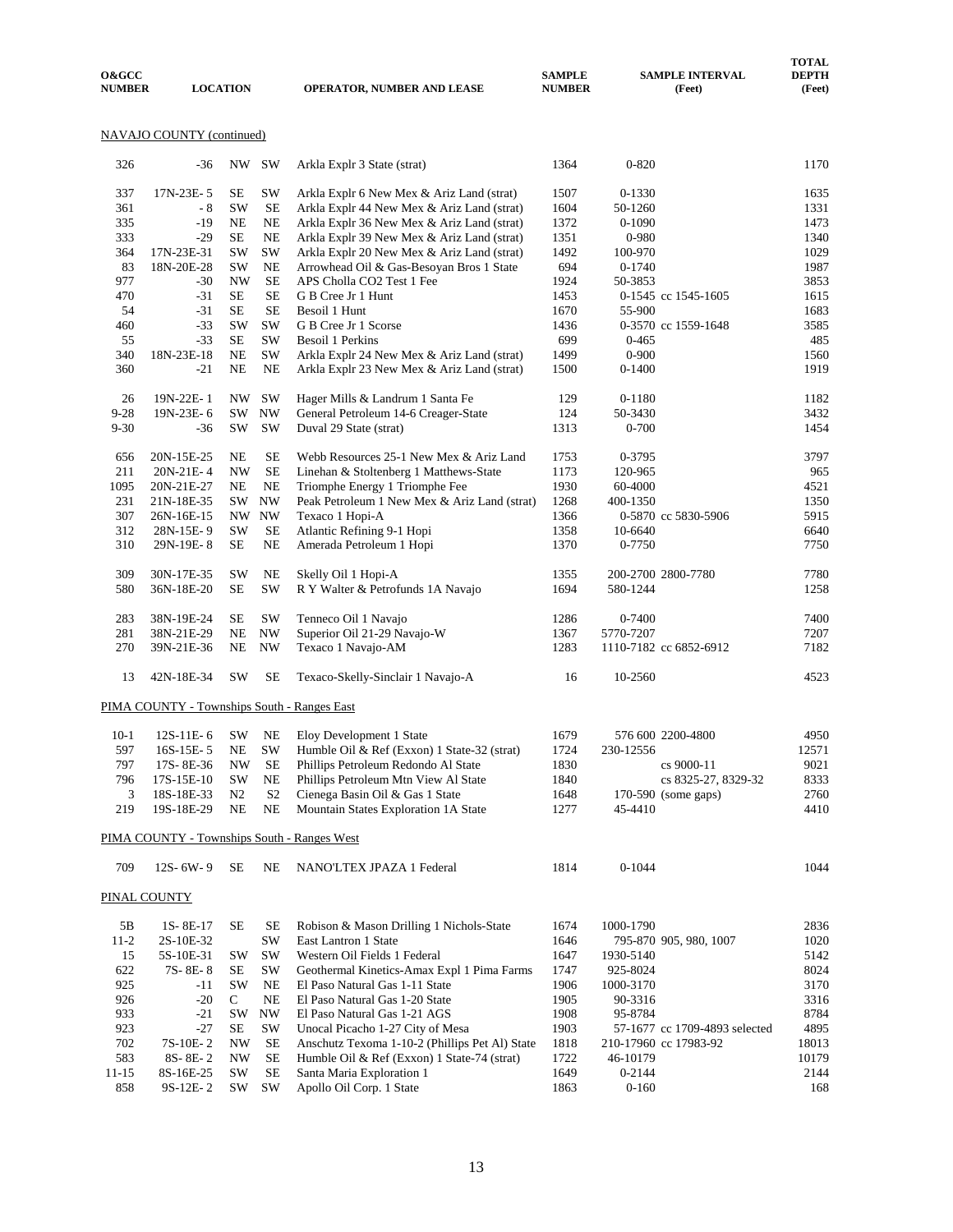| <b>O&amp;GCC</b><br><b>NUMBER</b> |                    | <b>LOCATION</b>          |                   | <b>OPERATOR, NUMBER AND LEASE</b>                          | <b>SAMPLE</b><br><b>NUMBER</b> |            | <b>SAMPLE INTERVAL</b><br>(Feet) | <b>TOTAL</b><br><b>DEPTH</b><br>(Feet) |
|-----------------------------------|--------------------|--------------------------|-------------------|------------------------------------------------------------|--------------------------------|------------|----------------------------------|----------------------------------------|
|                                   | SANTA CRUZ COUNTY  |                          |                   |                                                            |                                |            |                                  |                                        |
| 707                               | 20S-17E-12         | <b>NE</b>                | NE                | Ralph Whitmore et al 1 State                               | 1820                           | 10-2850    |                                  | 2850                                   |
|                                   |                    |                          |                   | YAVAPAI COUNTY - Townships North - Ranges East             |                                |            |                                  |                                        |
| $13 - 11$                         | 14N-4E-35          |                          | N/A               | JRB Enterprises 1 Copper Canyon (geothermal)               | 1862                           | $0 - 900$  |                                  | 1000                                   |
|                                   |                    |                          |                   | YAVAPAI COUNTY - Townships North - Ranges East (continued) |                                |            |                                  |                                        |
| 96                                | 16N-4E-20          |                          | NW NW             | Cottonwood Oil 1 State                                     | 599                            | 8-1255     |                                  | 1485                                   |
| 169                               | $17N-4E-4$         | SW                       | <b>NW</b>         | Richard F Harless 1 Federal                                | 1269                           | 70-1344    |                                  | 1762                                   |
| 293                               | - 5                | NE                       | <b>SW</b>         | Yucca Petroleum 1 Crary                                    | 1289                           |            | 120-800 cc 1655-60               | 1663                                   |
| 493                               | $17N-5E-8$         |                          | W <sub>2</sub> NW | A A Hopkins Jr 1 Coconino Cattle (strat)                   | 1474                           | 0-1195     |                                  | 1195                                   |
| 551                               | $-16$              | <b>SE</b>                | <b>SW</b>         | Cathedral 1 Federal                                        | 1666                           | $0 - 1015$ |                                  | 1015                                   |
| 492                               | $-34$              | SW                       | <b>NW</b>         | A A Hopkins Jr 1 Frye (strat)                              | 1607                           | 20-1405    |                                  | 1405                                   |
| 830                               | 18N-4E-28          | SW                       | NE                | Golden Sun Investment 1-28 Federal                         | 1848                           | $0-1490$   |                                  | 1490                                   |
| 550                               | 18N-4E-34          | <b>NW</b>                | <b>NE</b>         | C F Cope (Kino oil) 1 Bradshaw                             | 1693                           | 100-3203   |                                  | 3206                                   |
| 458                               | 18N-5E-28          | <b>SE</b>                | <b>NE</b>         | A A Hopkins Jr 28-1 Federal                                | 1439                           | 0-1308     |                                  | 1308                                   |
| 487                               | $-31$              | SЕ                       | <b>SE</b>         | A A Hopkins Jr 1 Hallermund (strat)                        | 1471                           | $0 - 1215$ |                                  | 1215                                   |
| 495                               | $-34$              | NE                       | <b>NW</b>         | A A Hopkins Jr 34-2 Federal                                | 1620                           | 20-1217    |                                  | 1217                                   |
| 469                               | $-34$              | SW                       | <b>NW</b>         | A A Hopkins Jr 34-1 Federal                                | 1451                           | $0 - 500$  |                                  | 500                                    |
| 479                               | $-34$              | SW                       | <b>NW</b>         | A A Hopkins Jr 34-1X Federal                               | 1456                           | $0 - 1138$ |                                  | 1138                                   |
| 482                               | $-34$              |                          | SW NW             | A A Hopkins Jr 34-1Y Federal                               | 1795                           | 20-1150    |                                  | 1150                                   |
|                                   |                    |                          |                   | <b>YAVAPAI COUNTY - Townships North - Ranges West</b>      |                                |            |                                  |                                        |
| 533                               | $10N-10W-3$        | <b>SE</b>                | NE                | El Paso Natural Gas I Bullard Wash-Federal (strat) 1628    |                                | 0-3830     |                                  | 3831                                   |
| 589                               | $-3$               | <b>SE</b>                | <b>NE</b>         | Brown & Thorp oil I Bullard Wash-Federal (strat) 1720      |                                | 3833-5685  |                                  | 5687                                   |
| 795                               | 14N-6W-31          | <b>SE</b>                | <b>SE</b>         | Phillips Pet Kirkland Al State (AZGS has cuttings) 1839    |                                |            | cs 1118-27, 5187-91, 6500        | 6500                                   |
| $13 - 4$                          | 18N-2W-20          | NE                       | <b>SW</b>         | Chino Valley Oil Development 1 Walton-State                | 3                              | 800-2060   |                                  | 2060                                   |
| 332                               | $-26$              | NW.                      | <b>NW</b>         | O'Donnell & Ewing 1 Federal                                | 1356                           |            | 60-460 640-60, 920-1190          | 1205                                   |
| 141                               | 20N-3W-23          | SW.                      | <b>NW</b>         | Sierra Drilling 2 Campbell                                 | 666                            | 60-1140    |                                  | 1155                                   |
| 133                               | $-23$              | SW                       | <b>SW</b>         | Sierra Drilling 1 Campbell                                 | 624                            |            | 70-400 660-970                   | 1182                                   |
|                                   | <b>YUMA COUNTY</b> |                          |                   |                                                            |                                |            |                                  |                                        |
| 588                               | 3S-11W-25          | <b>NW</b>                | SE                | Humble Oil & Ref (Exxon) 1 State-14 (strat)                | 1723                           |            | 40-2653 cc 2599-2628             | 2653                                   |
| 156                               | 7S-13W-16          | NE                       | NE                | Keoughan Drilling (Desert Drilling) 1 State                | 1270                           |            | 1300-2400 5000-6760              | 6767                                   |
| 45                                | 8S-22W-15          | NE                       | <b>SE</b>         | Gila Valley Oil & Gas 1 Kamrath                            | 596                            | 0-2137     |                                  | 2140                                   |
| 572                               | 9S-19W-23          | <b>NE</b>                | <b>SW</b>         | V R Smith 1 State                                          | 1685                           | 0-3980     |                                  | 3986                                   |
| 851                               | 9S-23W-32          | <b>SE</b>                | <b>SE</b>         | Central Oil 1 MCP Blank                                    | 1859                           | 500-2540   |                                  | 2540                                   |
|                                   |                    |                          |                   |                                                            |                                |            |                                  |                                        |
| 850                               | 10S-23W-5          | <b>SE</b>                | <b>NW</b>         | Contender (Central) Oil 1 Aman                             | 1858                           | 702-2868   |                                  | 2850                                   |
| 708                               | $-23$              | SE                       | <b>SE</b>         | An-Son 1 State                                             | 1816                           | 0-2883     |                                  | 2883                                   |
| 837                               | $-34$              | NW                       | <b>NW</b>         | Dowling Petroleum 1 State                                  | 1847                           | 0-2900     |                                  | 2925                                   |
| 840                               | $-34$              |                          | NW NW             | Dowling Petroleum 1A State                                 | 1846                           | 2900-5010  |                                  | 5006                                   |
| 27                                | 10S-24W-24         | $\ensuremath{\text{NW}}$ | <b>SW</b>         | Colorado Basin Assoc 1 Federal                             | 1662                           | 2600-6012  |                                  | 6015                                   |
| 9                                 | -35                |                          | NW NW             | J M Hickey 1 Federal                                       | 1671                           | 560-880    |                                  | 940                                    |
| 864                               | 11S-23W-26         | SE                       | NE                | Petrol. Tech. Service 26-1 Federal                         | 1866                           | 316-9135   |                                  | 9135                                   |
| 863                               | 11S-24W-4          |                          | $\mathbf C$       | Petrol. Tech. Service 4-1 Federal                          | 1865                           | 315-7000   |                                  | 7000                                   |
| 604                               | - 8                | SW                       | $_{\rm NE}$       | Exxon 1 Yuma-Federal (strat)                               | 1725                           | 230-11444  |                                  | 11444                                  |

**May 2015 (1933)**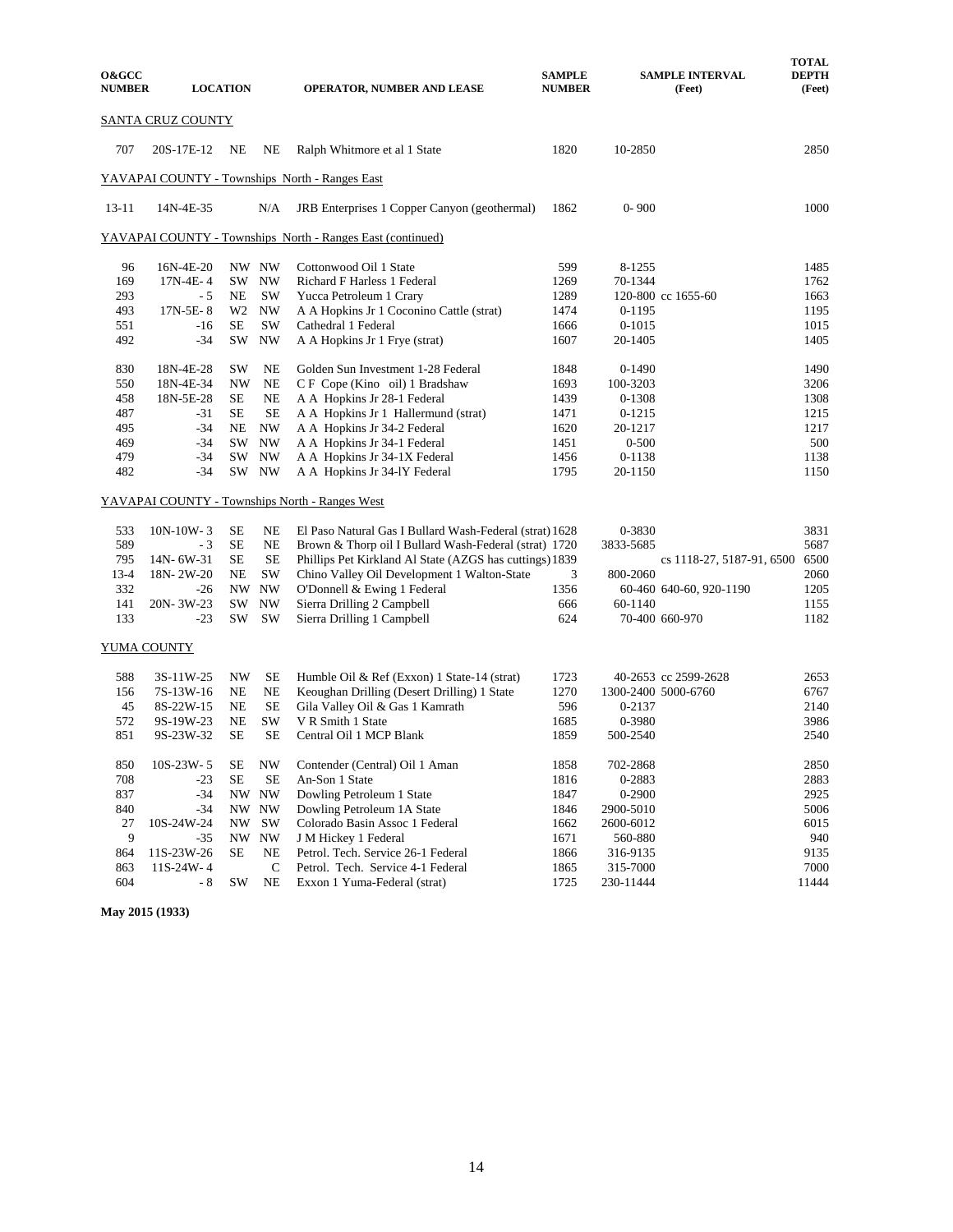### **Table 2. Wells drilled for water**

| <b>O&amp;GCC</b><br><b>NUMBER</b> | <b>LOCATION</b>          |           |             | <b>OPERATOR, NUMBER AND LEASE</b>                                       | <b>SAMPLE</b><br><b>NUMBER</b> | <b>SAMPLE INTERVAL</b><br>(Feet) | <b>TOTAL</b><br><b>DEPTH</b><br>(Feet) |
|-----------------------------------|--------------------------|-----------|-------------|-------------------------------------------------------------------------|--------------------------------|----------------------------------|----------------------------------------|
|                                   | <u>APACHE COUNTY</u>     |           |             |                                                                         |                                |                                  |                                        |
| 221                               | 8N-29E -7                | <b>SW</b> | NE          | Arizona Came & Fish 1 Eager                                             | 1465                           | 3-1525                           | 1525                                   |
| 9                                 | 12N-26E-18               | <b>SW</b> | <b>SE</b>   | U S Bur Sport Fisheries & Wildlife                                      | 1466                           | $0 - 900$                        | 903                                    |
| 12                                | 12N-28E -7               |           | SW          | Lyman Water Company                                                     | 359                            | $0 - 600$                        | 720                                    |
| 19                                | 14N-24E-12               |           | NW          | Dol Ward                                                                | 209                            | 30-380                           | 400                                    |
| 28                                | 22N-28E-34               |           |             | Tribal 18K-335 (location approximate)                                   | 220                            | $0 - 745$                        | 748                                    |
| 30                                | 22N-30E-12               |           | NE          | Tribal 18T-339                                                          | $\overline{4}$                 | 1-1000                           | 1000                                   |
| 39<br>179                         | 24N-26E -9<br>24N-27E -3 |           |             | Tribal 17K-355 (possibly section 9)<br><b>Tribal 17T-368</b>            | 58<br>275                      | 0-1838<br>$0 - 605$              | 1838<br>605                            |
| 42                                | 25N-25E-24               |           |             | El Paso Natural Casl Navajo                                             | 94                             | 0-2175                           | 2306                                   |
| 44                                | 25N-26E                  |           |             | Tribal 17T-369                                                          | 131                            | $0 - 315$                        | 315                                    |
| 46                                | 25N-28E -3               |           |             | Tribal 17K-362                                                          | 261                            | 0-580                            | 591                                    |
| 48                                | 26N-24E -12              |           |             | Tribal 17K-373                                                          | 299                            | $0 - 490$                        | 500                                    |
| 188                               | 26N-30E-22               |           |             | St Michaels School (possibly section 23 or 24)                          | 13                             | $0 - 375$                        | 375                                    |
| 60                                | 27N-22E-11               |           |             | Tribal 7K-365 (location approximate)                                    | 432                            | $0 - 500$                        | 500                                    |
| 67                                | 27N-31E-18               |           |             | <b>Ft Defiance Consolidated School</b>                                  | 229                            | $0 - 900$                        | 901                                    |
| 70                                | 28N-25E                  |           |             | Tribal 17T-354 (Balaika)                                                | 47                             | 0-1827                           | 1860                                   |
| 95<br>96                          | 33N-23E-21               |           |             | Tribal 4T-386 (location approximate)                                    | 243                            | $0 - 900$                        | 902                                    |
| 122                               | 33N-25E-29<br>35N-29E    |           |             | Tribal 10T-514A (location approximate)<br>Lukachukai Day School 11Y-234 | 518<br>46                      | 1230-1300<br>$0 - 900$           | 1700<br>900                            |
| 137                               | 37N-27E-24               |           |             | Tribal 11K-238 (location approximate)                                   | 152                            | 0-1370                           | 1377                                   |
| 140                               | 38N-27E                  |           |             | Tribal 9T-222                                                           | 216                            | $0 - 840$                        | 853                                    |
| 148                               | 40N-28E-32               |           |             | Tribal 9K-216 (location approximate)                                    | 223                            | $0 - 700$                        | 700                                    |
| 150                               | $40N-30E -3$             | NE        | <b>NE</b>   | Teec Nos Pos School 7                                                   | 1462                           | $0 - 1150$                       | 1170                                   |
|                                   | NAVAJO SURVEY            |           |             |                                                                         |                                |                                  |                                        |
| 207                               | $3N - 5W - 12$           |           |             | Tribal 18T-337 (location approximate)                                   | $\tau$                         | 0-489                            | 489                                    |
| 89                                | 5N-10W -15               |           |             | <b>Tribal 10K-232</b>                                                   | 73                             | 226-280                          | 280                                    |
| 100                               | $6N - 6W - 16$           |           |             | Tribal 11T-500                                                          | 404                            | 50-682                           | 682                                    |
| 88                                | 6N-9W-31                 |           |             | Tribal 10K-236                                                          | 287                            | $0 - 526$                        | 526                                    |
| 260                               | 7N-9W-35                 |           |             | Tribal 11K-237                                                          | 32                             | $0 - 510$                        | 517                                    |
|                                   |                          |           |             | COCONINO COUNTY - Townships North - Ranges East                         |                                |                                  |                                        |
| 4                                 | 14N-11E -9               | SE        | NE          | Blue Ridge Maintenance Camp                                             | 1412                           | 10-660                           | 670                                    |
| 5                                 | $-9$                     |           | SW          | <b>U S Forest Service Timber Ridge Station</b>                          | 353                            | $0 - 670$                        | 670                                    |
| 12                                | 19N-14E -4               |           | NW NW       | New Winslow Job Corps                                                   | 1413                           | $0 - 600$                        | 600                                    |
| 18                                | $21N - 6E - 11$          |           |             | <b>USN Navajo Ordnance Depot</b>                                        | 49                             | 5-1647                           | 1654                                   |
| 21                                | -35                      |           |             | El Paso Natural Gas 4 Woody Mtn Flagstaff                               | 327                            | $0 - 450$<br>630-700             | 1540                                   |
|                                   |                          |           |             |                                                                         |                                | 810-1250                         |                                        |
|                                   |                          |           |             |                                                                         |                                | 1430-1530                        |                                        |
| 177                               | $-35$                    |           | NW SW       | City of Flagstaff 1 Woody Mountain                                      | 227                            | 0-1590                           | 1600                                   |
| 150                               | 2IN-9E-10                |           | NW NW       | Wilbur Carlos 2 Bar-3                                                   | 1414                           | 0-1320                           | 1338                                   |
| 27                                | 21N-12E-17               | SE        | NW          | Tribal 5K-316                                                           | 360                            | $0 - 590$                        | 717                                    |
| 29                                | 21N-14E-10               |           |             | Tribal 5K-313                                                           | 228                            | $0 - 540$                        | 540                                    |
| 30                                | 22N-3E-10                | NW        | $_{\rm NE}$ | El Paso Natural Gas 1 Williams                                          | 63                             | $0 - 460$                        | 2340                                   |
| 32                                | 22N-5E-26                | SE        | NE          | El Paso Natural Gas 5 Williams                                          | 45                             | 460-2350                         | 2350                                   |
| 163                               | 22N-6E-26                | NE        | NE          | City of Flagstaff (Fort Valley)                                         | 2                              | $0 - 1021$                       | 1542                                   |
| 39                                |                          |           |             | Crisp 1                                                                 | 508                            | 1021-1542                        |                                        |
| 180                               | 22N-9E-29<br>25N-2E-27   | NW        | NE NW<br>NE | Black Mesa Pipeline 1 Station 3                                         | 339<br>1701                    | $0-1420$<br>0-3670               | 1450<br>3685                           |
| 54                                | $25N - 6E - 20$          |           | NW NW       | Cedar Ranch                                                             | 494                            | 35-430                           | 437                                    |
| 55                                | 25N-10E-30               |           | SW NW       | Wupatki National Monument                                               | 381                            | $0 - 900$                        | 904                                    |
| 173                               | 27N-1E-29                |           | SW          | Smith Ranch 3                                                           | 194                            | 10-1460                          | 1470                                   |
| 192                               | 28N-8E-25                |           | SW NW       | Black Mesa Pipeline 1 Station 2 Gray Mtn                                | 1712                           | $0-1280$                         | 1292                                   |